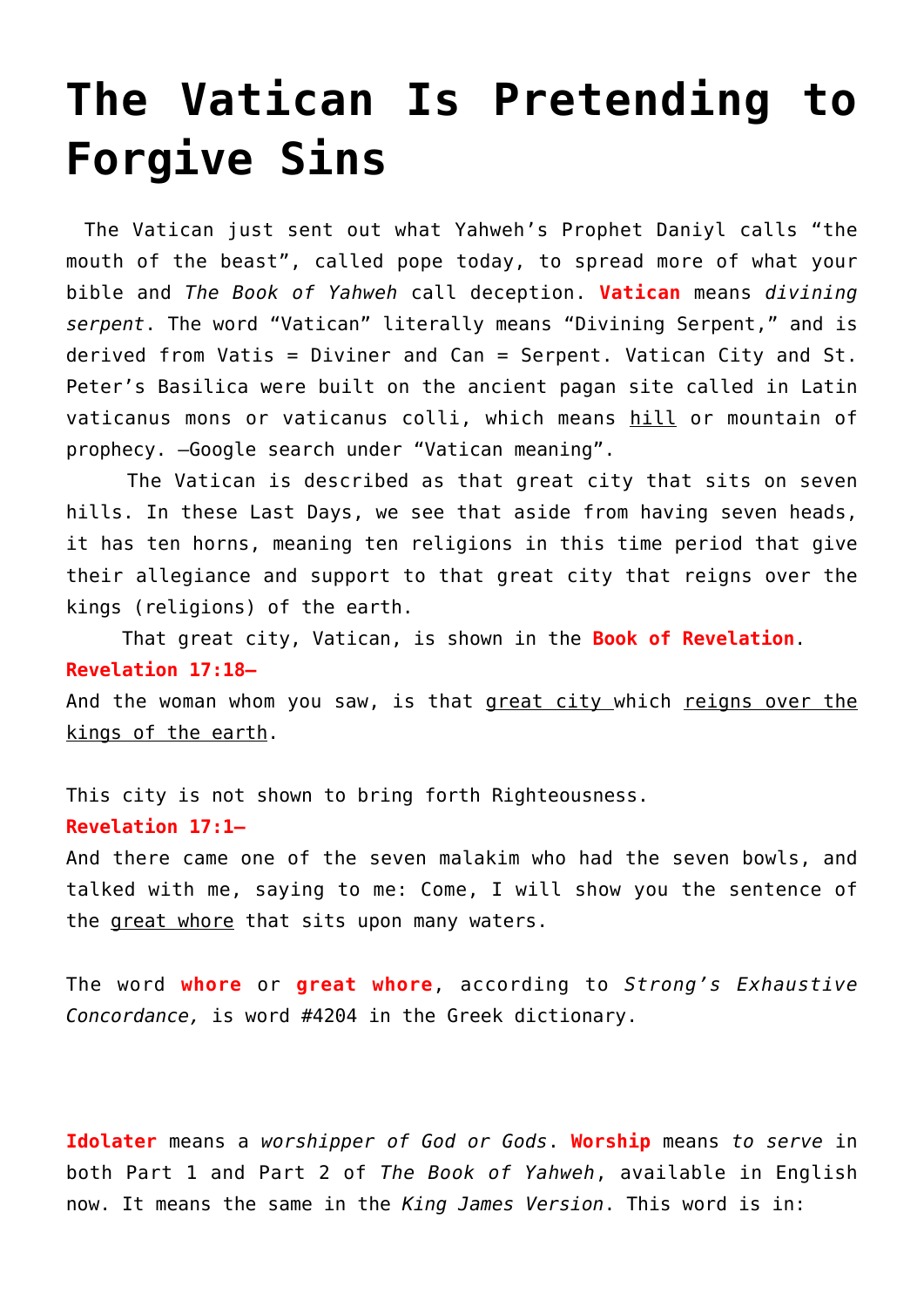## **Revelation 22:15—**

For outside *are* dogs, and sorcerers, and whoremongers, and murderers, and worshipers of Gods (elohim) and everyone *who professes* to love, yet practices breaking the Laws.

The word **whoremongers** means *those who worship God*, not Yahweh, the Creator. Compare:

## **Leviticus 20:5—**

Then I will set My Face against that man and against his family, and will cut off their people; both him, and all who follow him in prostituting themselves to Molech.

The Vatican, meaning the divining serpent, worships all Gods.

 This woman in **Revelation 17** is without a teacher except for Lucifer. She practices both evil and Righteousness, passes her own laws with trial and failure, and changes Yahweh's Laws for her people, **Daniyl 7:25**.

 Godworshippers, when coupled with **Revelation 17:18** and **9**, show this city that sits on seven hills leads the religions of the earth in the practice of Godworship or evil.

## **Godworship?**

In the beginning, Yahweh… **Genesis 1:1—** In the beginning Yahweh created the heavens and the earth.

In the beginning, Yahweh… **Genesis 2:9—** And out of the ground Yahweh made every tree grow that is pleasant to the sight, and desirable for food. The Tree of Life *was* in the midst

of the garden, and the tree of the knowledge of Righteousness and evil. In the beginning, Yahweh instructed the man to avoid sickness, disease

and death. We see this in: **Genesis 2:16-17—**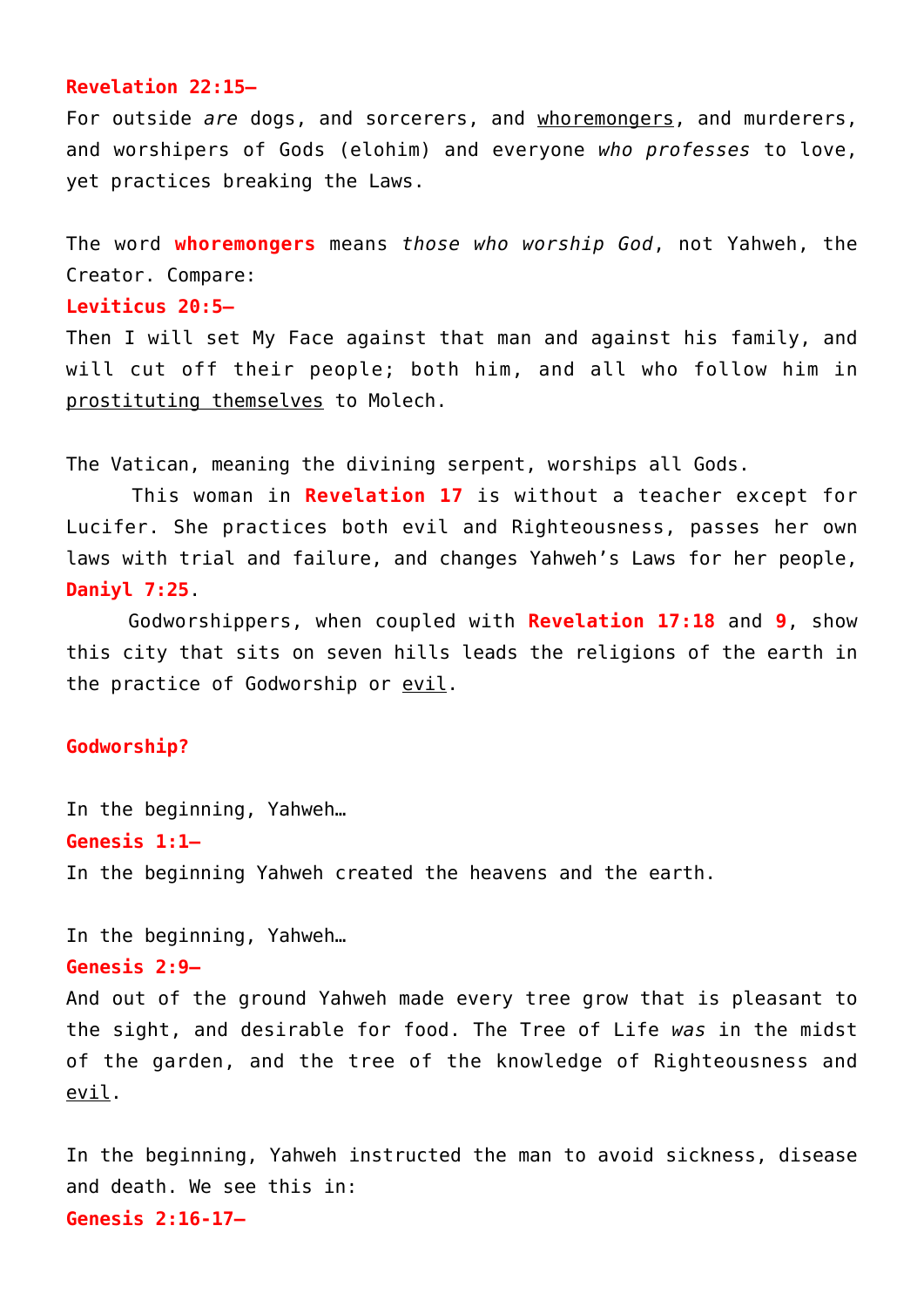16 And Yahweh commanded the man, saying: Of every tree of the garden you may freely eat;

17 But of the tree of the knowledge of Righteousness and evil you must not eat, for starting with the day you eat of it, dying you will die.

In these two verses, we see that Yahweh gave to Adam and Eve health Laws. These Laws guided mankind in what to eat and what not to eat. These Laws are listed in the **Books of Leviticus** and **Deuteronomy**. They were given to Mosheh to teach to the twelve tribes of Israyl upon coming out of Egypt. Read for yourself. Those Laws are called the Laws of Life by Yahshua Messiah. Yahweh's Laws also bring mankind to Eternal Life.

## **Yahchanan 12:50—**

And I know that His Laws are Life Everlasting; so whatever I speak, I am saying *exactly* what My Father has told Me to say.

The practice of breaking Yahweh's Laws keeps one from achieving Eternal Life.

#### **Revelation 22:12-14—**

12 And behold, I come quickly, and My Reward *is* with Me, to give every man according as his work will be.

13 I am the First and the Last, the Beginning and the End.

14 Blessed *are* those who keep His Laws, that they may have right to the Tree of Life, and may enter in through the gates into the City.

## Look at these Laws.

#### **Leviticus 11:2-12—**

2 Speak to the children of Israyl, saying; These *are* the animals you may eat among all the beasts upon the land:

3 You may eat any animal that has a split hoof, completely divided, and which chews the cud; these you may eat.

4 Nevertheless, there are some that only chew the cud, or only have a split hoof, you must not eat these: the camel, because it chews the cud, but does not have a split hoof, it is unclean to you.

5 The coney, *or rock badger,* because it chews the cud, but does not have a split hoof, it is unclean to you;

6 The rabbit, because it chews the cud, but does not have a split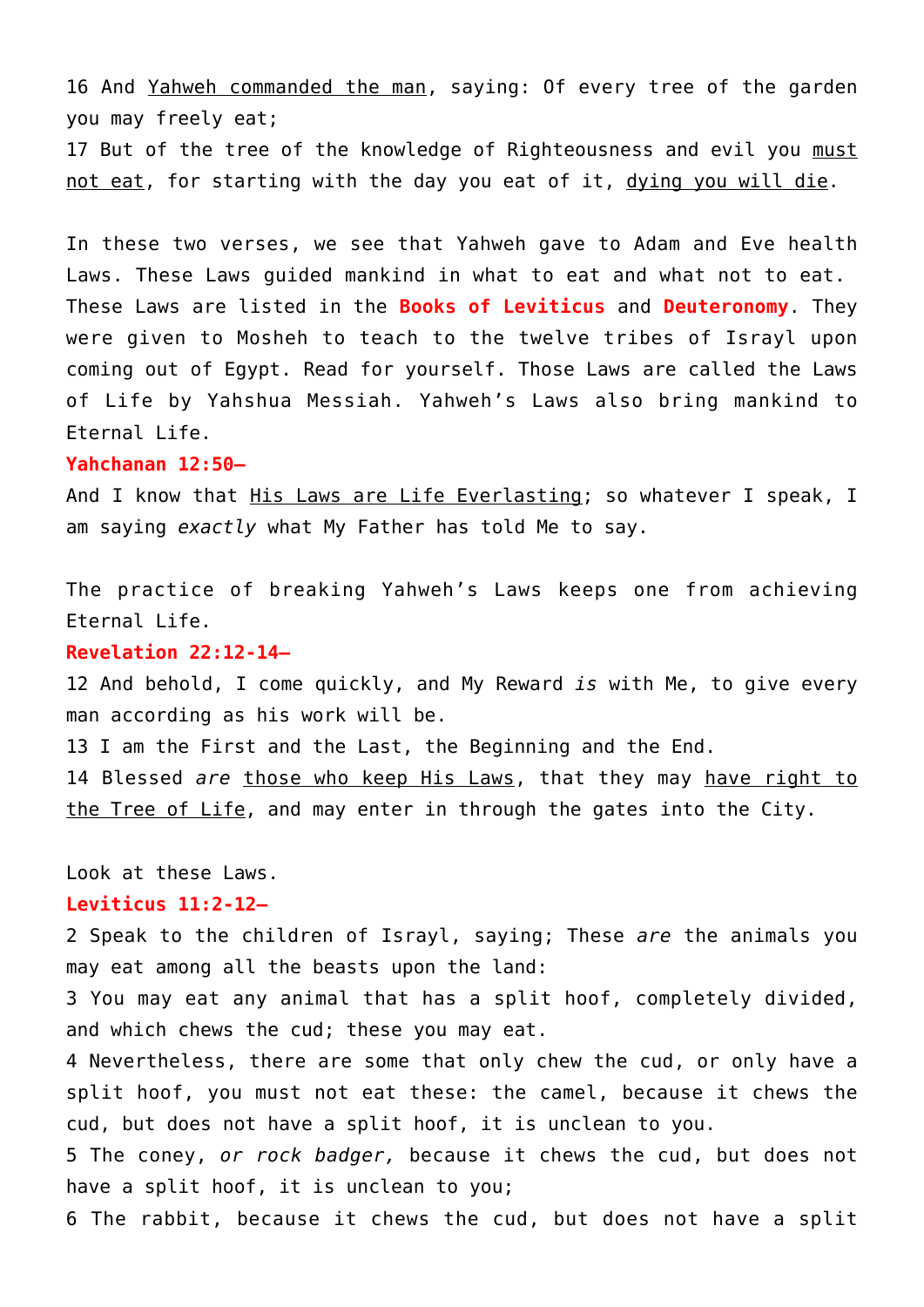hoof, it is unclean to you;

7 And the pig, although it has a split hoof completely divided, yet it does not chew the cud; it *is* unclean to you.

8 Their meat you shall not eat, and their carcasses you shall not touch. They *are* unclean to you.

9 These you may eat of all that *are* in the waters: whatever has *both* fins and scales in the waters, whether in the seas or in the rivers, that you may eat.

10 But everything in the seas or in the rivers that does not have *both* fins and scales, whether among all the fish that school, or among all the other living creatures in the water: they *are an* abomination;

11 *And* they will be an abomination to you. You must not eat their flesh, but you shall regard their carcasses as an abomination.

12 Whatever is in the waters, not having *both* fins and scales, is to be abominable to you.

In **verses 11-12**, notice the words abomination and abominable. Now read the death-causing, STD-acquiring sex acts that Yahweh warned, even commanded, you not to do or you will kill yourself.

#### **Leviticus 18:19-26—**

19 Also, you shall not have sexual relations with a woman during the uncleanness of her monthly period; *niddah,* nor during any similar uncleanness; *zavah.*

20 Moreover, you shall not have sexual relations with your neighbor's wife, to defile yourself, *along* with her.

21 You shall not give any of your children to be passed through the fire, to sacrifice them to Molech. You shall not profane the Name of Yahweh *by giving your children to gods (elohim).* I *am* Yahweh.

22 You shall not have sexual relations with a man, as with a woman. It is an abomination.

23 Neither shall you have sexual relations with any animal and defile yourself, *along* with it; neither shall any woman present herself to have sexual relations with an animal. It is confusion and perversion.

24 Do not defile yourselves in any of these ways, for this is how the nations who are going to be driven out before you became defiled:

25 For the world is defiled because they have given themselves over to sin; and the land itself vomits out her inhabitants.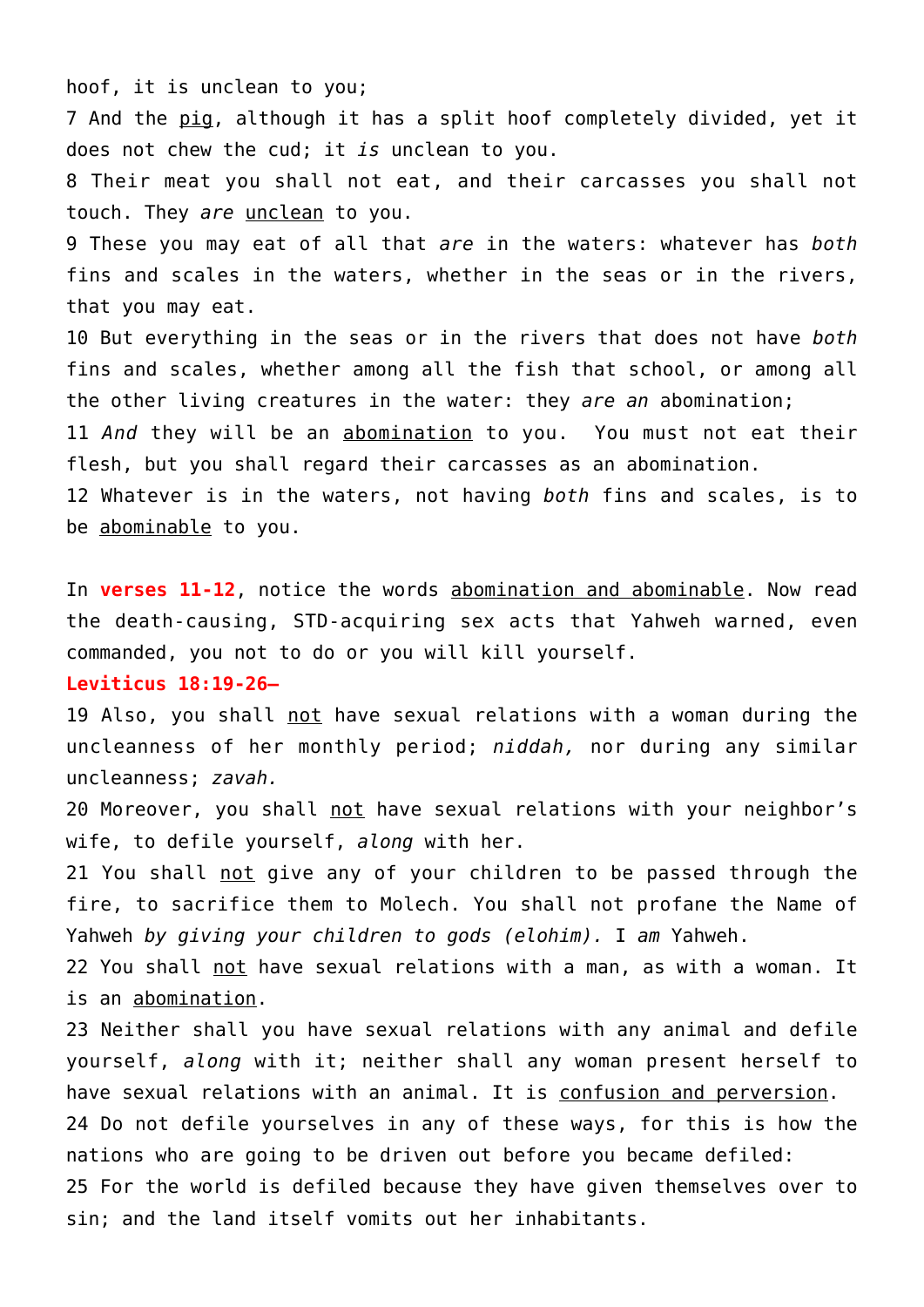26 You shall therefore keep My Statutes and My Judgments, and you must not commit any of these abominations; neither any of your own nation nor any of the strangers that sojourn among you—

In **verse 22**, we see the act of sodomy that the Vatican seems to be so proud of. In **verse 23**, we see the confusion this act has brought all over the world. In **verse 26**, we are shown these acts create and spread diseases–STDs, as well as many other diseases–called abominations.

And Godworship:

**Leviticus 19:4—**

Do not turn to Gods…

**Deuteronomy 30:15-18—**

15 See, I have set before you this day Life by Righteousness, and death by destruction—

16 In that I command you this day to love Yahweh your Father, by walking in *all* His ways, by keeping His Laws, His Statutes, and His Judgments, so that you may live and multiply, and so Yahweh your Father may bless you in the land which you go in to possess.

17 But if your heart turns away, and you are not obedient, and you are drawn away to submit to Gods (elohim), to worship them by serving them—

18 I declare to you this day that you will surely perish; you will not prolong your days in the land which you cross over the Yardan to possess.

Did you know that Christmas, Halloween, and Easter are all three Godworship? Call, write or email us.

**The Vatican and the Roman Catholic Church have Spread Godworship to All Nations** 

Notice again:

## **Revelation 17:1—**

And there came one of the seven malakim who had the seven bowls, and talked with me, saying to me: Come, I will show you the sentence of the great whore that sits upon many waters.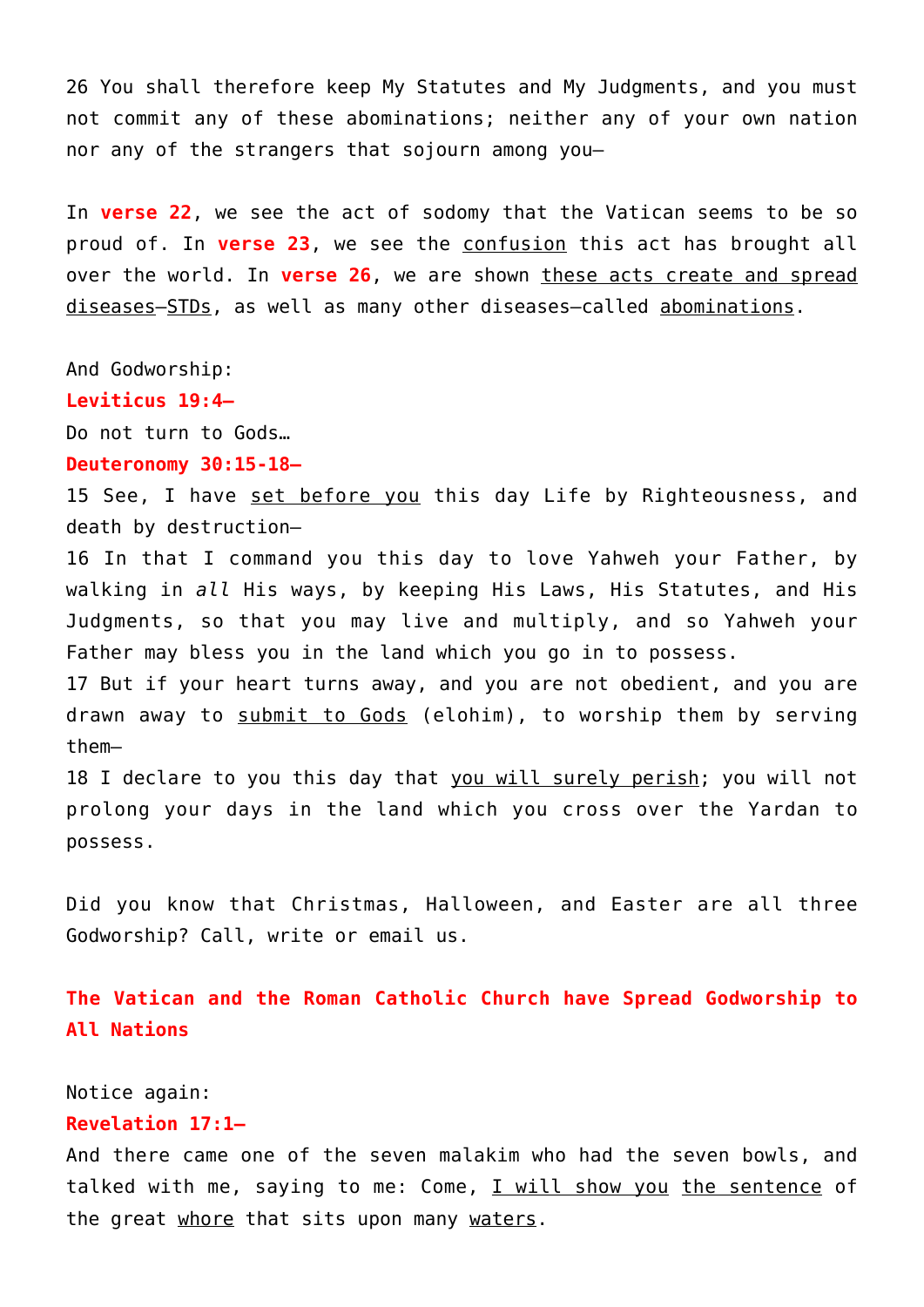See the word **waters**? Allowing Scripture to interpret Scripture, we see these waters are people, nations, languages and tongues. **Revelation 17:15—**

And he said to me: The waters which you saw, where the whore sits, are peoples, and multitudes, and nations, and languages.

This city sits on seven hills and is the leader of the Godworshipping religions among the multitudes, nations, and tongues. There are 4200 religions in the world today; all but one are Godworshippers, and the Godworshippers are heading toward perishing according to your bible.

#### **The Seven Heads–Location of the Divining Serpent**

#### **Revelation 17:3—**

So he carried me away in the Spirit into the *midst of* Godworshippers (worshipers of Elohim); and I saw a woman sitting on a scarlet colored beast, full of names of blasphemy, having seven heads and ten horns. Remember, this woman is a city (**Revelation 17:18**) that has seven heads/hills.

## **Revelation 17:7, 9—**

7 And the malak said to me: Why are you astonished? I will tell you the mystery of the woman, and of the beast that carries her, which has the seven heads and ten horns.

9 And here is the mind which has wisdom: The seven heads are seven mountains on which the woman sits.

The *Basic Everyday Encyclopedia,* page 451, gives us the following information concerning these seven mountains (hills).

Rome…Traditionally founded 753 BC…built on 7 hills…

*The Last Two Million Years*, by The Reader's Digest Association, Inc., 1981, page 110, confirms the fact that Rome is situated on seven hills, but notice what else this source says about this city.

Rome was founded on seven small hills by the banks of the River Tiber.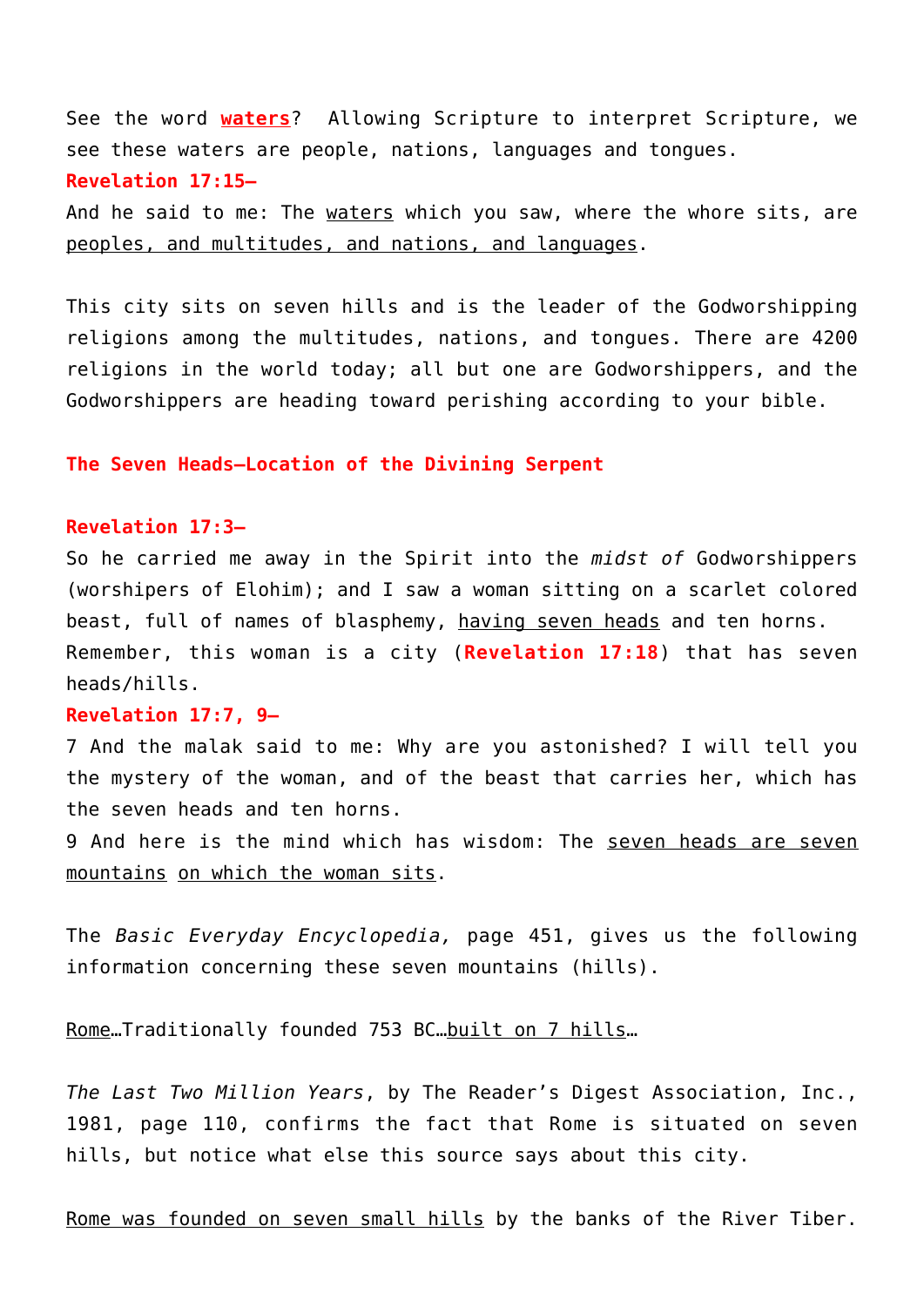…it became the centre of the largest empire the world had known, embracing at its peak, 100 million people.

*Compton's Pictured Encyclopedia*, 1948, Volume 12, page 144, tells us about the city of seven hills.

…the "City of Seven Hills." …the Capitoline, Palatine, Aventine, Quirinal, Viminal, Esquiline, and Caelian hills. …the seat of the papacy, the head of the great Roman Catholic Church.

This city and religion–the Roman Catholic Church–sits on seven hills. Roman means strong soldier. Catholic means universal, showing they worship all Gods. They did the same when Yahweh brought them out of Egypt where they were then known as Coptic Catholics.

**Exodus 12:12—**

Because, on account that the Egyptians sinned *against Me,* transgressing My Laws, this night all the firstborn in the land of Egypt will be struck down; both men and animals, and Judgment will be executed on all the Gods; *elohim,* of Egypt. I am Yahweh.

Mosheh brought them out of Egypt but they rebelled and turned back to being evil like the Gods (**Genesis 3:5**). Read and believe.

## **Acts 7:35, 37, 39-42—**

35 This Mosheh whom they rejected, saying: Who made you a ruler and a judge? is the one Yahweh sent *to be* a ruler and a deliverer, by the hand of the malak who appeared to him in the bush.

37 This is that Mosheh, who said to the children of Israyl: Yahweh your Father will raise up for you a Prophet like me, from your brothers. Him you will hear.

39 Whom our fathers would not obey, but *they* rejected *him.* So in their hearts they turned back to Egypt,

40 Saying to Aaron: Make us Gods (elohim) to go before us. As for this Mosheh who brought us up out of Egypt, we do not know what has become of him.

41 And they made an image of a calf in those days, and offered sacrifice to the God (el), and rejoiced in the works of their own hands.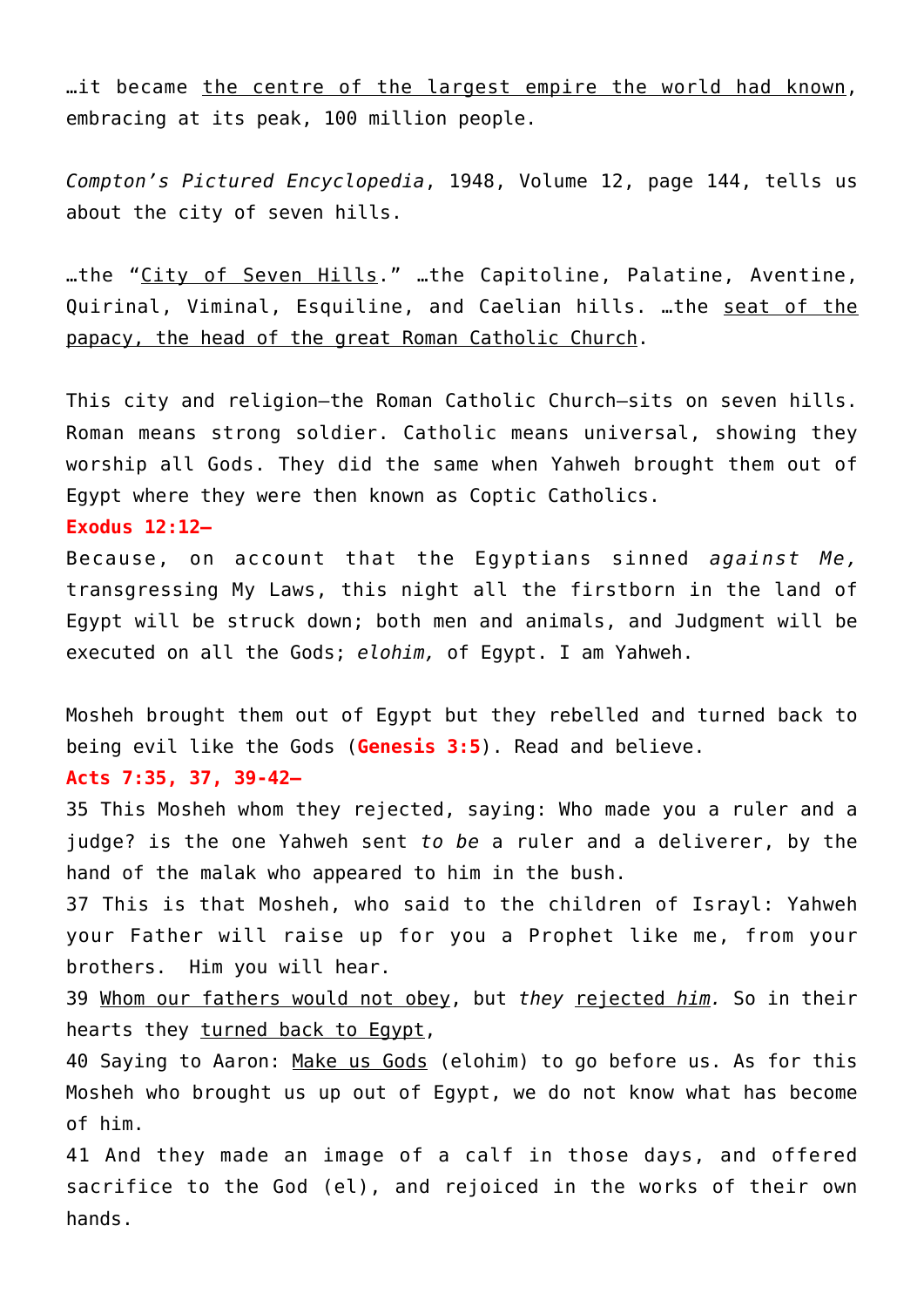42 Then Yahweh turned, and gave them up to worship the host of heaven, *just* as it is written in The Book of Yahweh: Was it to Me you brought sacrifices and offerings in the wilderness forty years, O house of Israyl?

Did you notice these were the twelve tribes of Israyl, the fathers of the Pharisees, Sadducees, Essenes, and Herodians who controlled Yerusalem with their Roman army?

## **Acts 7:43—**

No! *But* you have lifted up the *idolatrous* temple of Molech; *your God (el),* and Chiun your star-God (el); *Saturn,* the star of your God (el) which you made for yourselves. And I will carry you away beyond Babylon.

Their children took the land of Israyl, Yerusalem and The House of Yahweh by violence and force. They removed the Name of Yahweh and called it Temple. They took it by force and violence, not by the teaching of Righteousness.

## **Mattithyah 11:12—**

And from the days of the Prophets until now, the Work of Yahweh at The House of Yahweh has suffered from violence, for violent men take them by force.

Remember, these were the twelve tribes who turned back to Godworship and took the names Pharisees, Sadducees, Essenes, and Herodians.

 In Yerusalem, they called themselves Pharisees, Sadducees, Essenes, and Herodians. They owned and built a strong Roman army that stood on their part and was used to pollute the Temple.

## **Daniyl 11:31—**

And the army will stand on his part, and they will pollute the Sanctuary of Strength, and will take away the daily*,* and they will place the Lord of heaven.

Daniyl called them the fourth beast that killed the Saints of Yahweh and by threat and force changed the Laws of Yahweh, Whom the Savior, Yahshua Messiah, said to seek first. **Mattithyah 6:33—**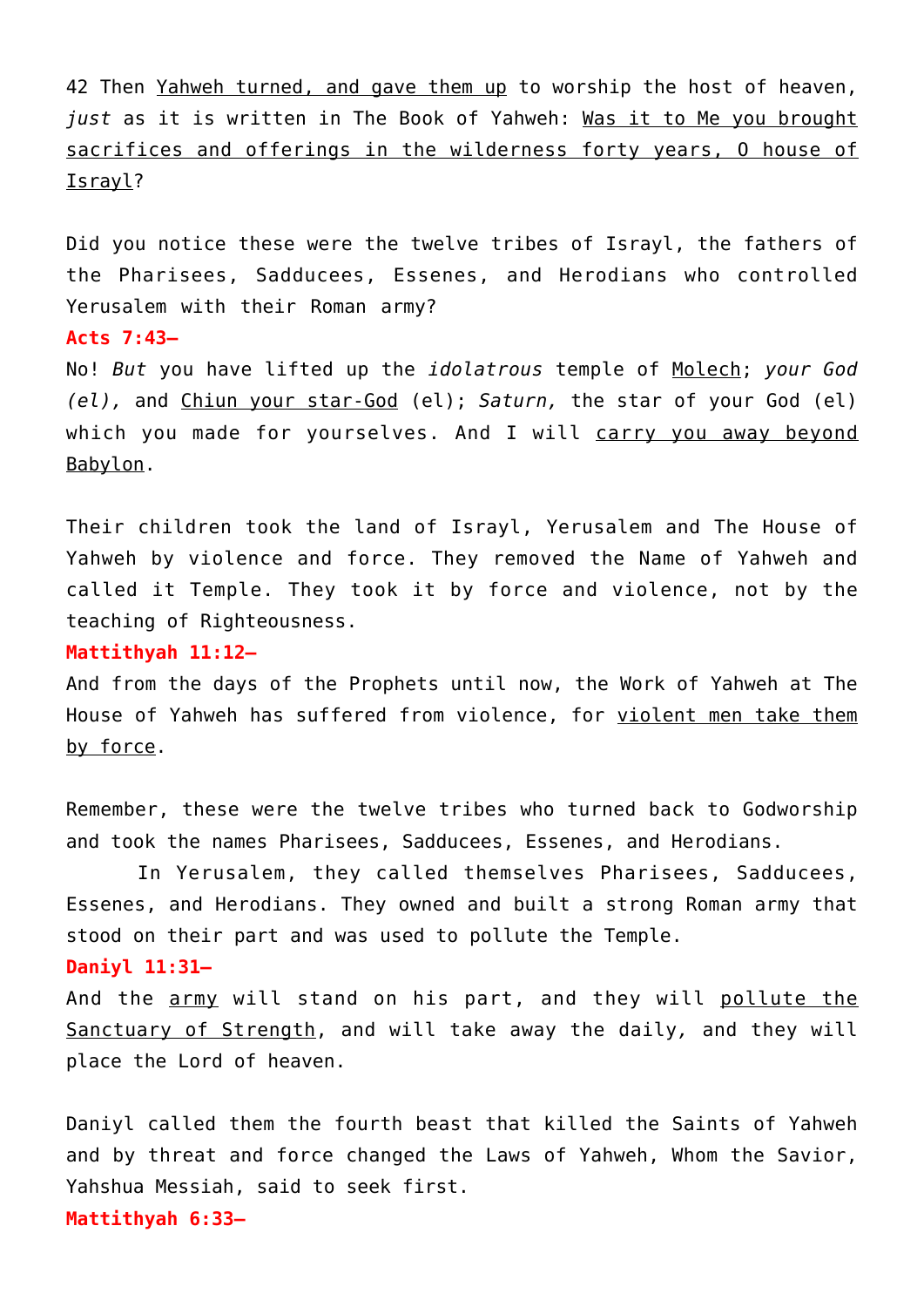But seek you first the Kingdom of Yahweh and His Righteousness, and all these things will be added to you.

**Daniyl 7:19-25—**

19 Then I would know the truth of the fourth beast, which was different from all the others, exceedingly dreadful, whose teeth *were of* iron, and his claws *of* bronze; *which* devoured, broke in pieces, and trampled the residue with his feet;

20 And of the ten horns that *were* on his head, and *of* the other *horn* which came up, before whom three fell-the horn that had eyes, and a mouth that spoke very great things, whose look *was* more stout; *more mighty and imposing,* than his fellows.

21 I beheld, and the same horn made war with the Saints, and prevailed against them;

22 Until the Ancient of Days came, and Judgment was given to the Saints of Yahweh; and the time came that the Saints possessed the kingdoms.

23 This is what he said; The fourth beast will be the fourth kingdom upon earth, which will be different from all *other* kingdoms, and will devour the whole earth, and will tread it down, and break it in pieces.

24 And the ten horns out of this kingdom *are* ten kings *that* will arise; and another will rise after them; and he will be different from the first *ones,* and he will subdue three kings.

25 And he will speak *great* words against Yahweh, and will wear out; *mentally attack to cause to fall away,* the Saints of Yahweh, and think to change times; *Yahweh's Feast Days,* and Laws; and they will be given into his hand until a time, and times, and the dividing of time.

**Verse 20** shows a mouth that spoke. That mouth is the spokesman (pope) who is sent out from the Vatican with letters typed and ready to read.

#### **Mouth that Spoke**

#### **Revelation 13:1-8—**

1 And I stood upon the sand of the sea, and saw a beast rise up out of the sea, having seven heads and ten horns, and upon his horns ten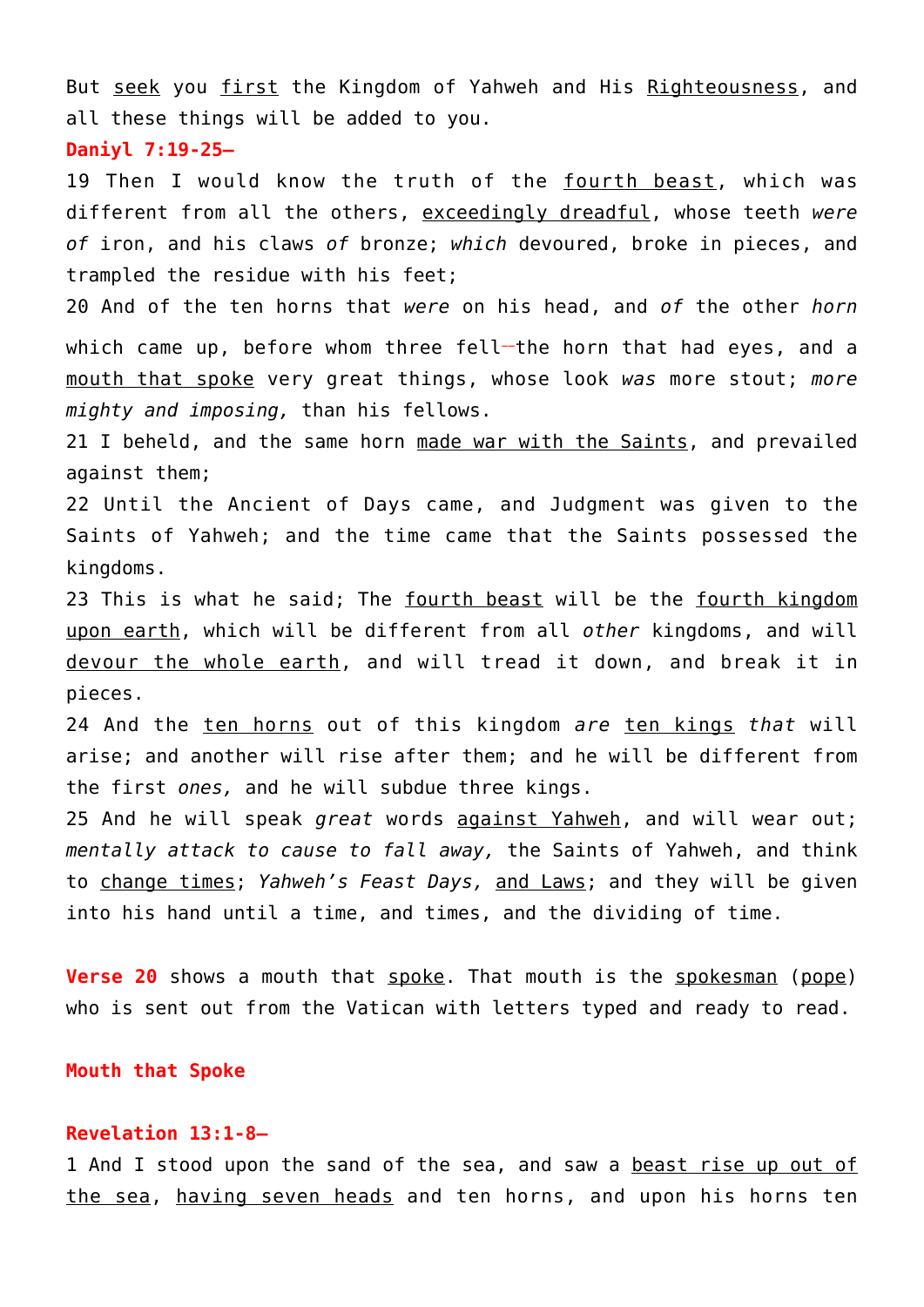crowns, and upon his heads the names of blasphemy.

2 And the beast which I saw was similar to a leopard, and his feet were as *the feet* of a bear, and his mouth as the mouth of a lion; and the dragon gave him his power, and his throne, and great authority.

3 And I saw one of his heads, as it were, wounded to death. And his deadly wound was healed; and all the world wondered; *followed,* after the beast.

4 And they worshiped the dragon which gave power to the beast; and they worshiped the beast, saying: Who *is* like the beast? Who is able to make war with him?

5 And there was given unto him a mouth speaking great things, and blasphemies; and power was given unto him to make war for forty-two moons; *months.*

6 And he opened his mouth in blasphemy against Yahweh, to blaspheme His Name, and His House, and those who dwell in heaven.

7 And it was given unto him to make war with the Saints, and to overcome them. And authority was given him over all tribes, and peoples and languages, and nations.

8 And all who dwell upon the earth will worship him-whose names have not been written from the foundation of the world, in The Book of Life of the Lamb Who was slain.

There is only one religion out of the 4200 religions on earth in this generation that does not worship/serve the Vatican.

 Notice **verse 5**. This beast was given a mouth or spokesman; that is, a pope to carry messages from the Vatican– that great city that sits on seven hills and leads the world into sin.

## **The Big Deception–Pope Forgives Sin**

Women who murder their babies have been taught to abstain from Righteousness. The Vatican says those who read and practice Righteousness become stupid. The Vatican teaches rebellion in homes, schools, and churches. This letter was written by Vatican writers and read by the mouth of the beast called pope.

#### **For Pope Francis, legalism makes Christians stupid**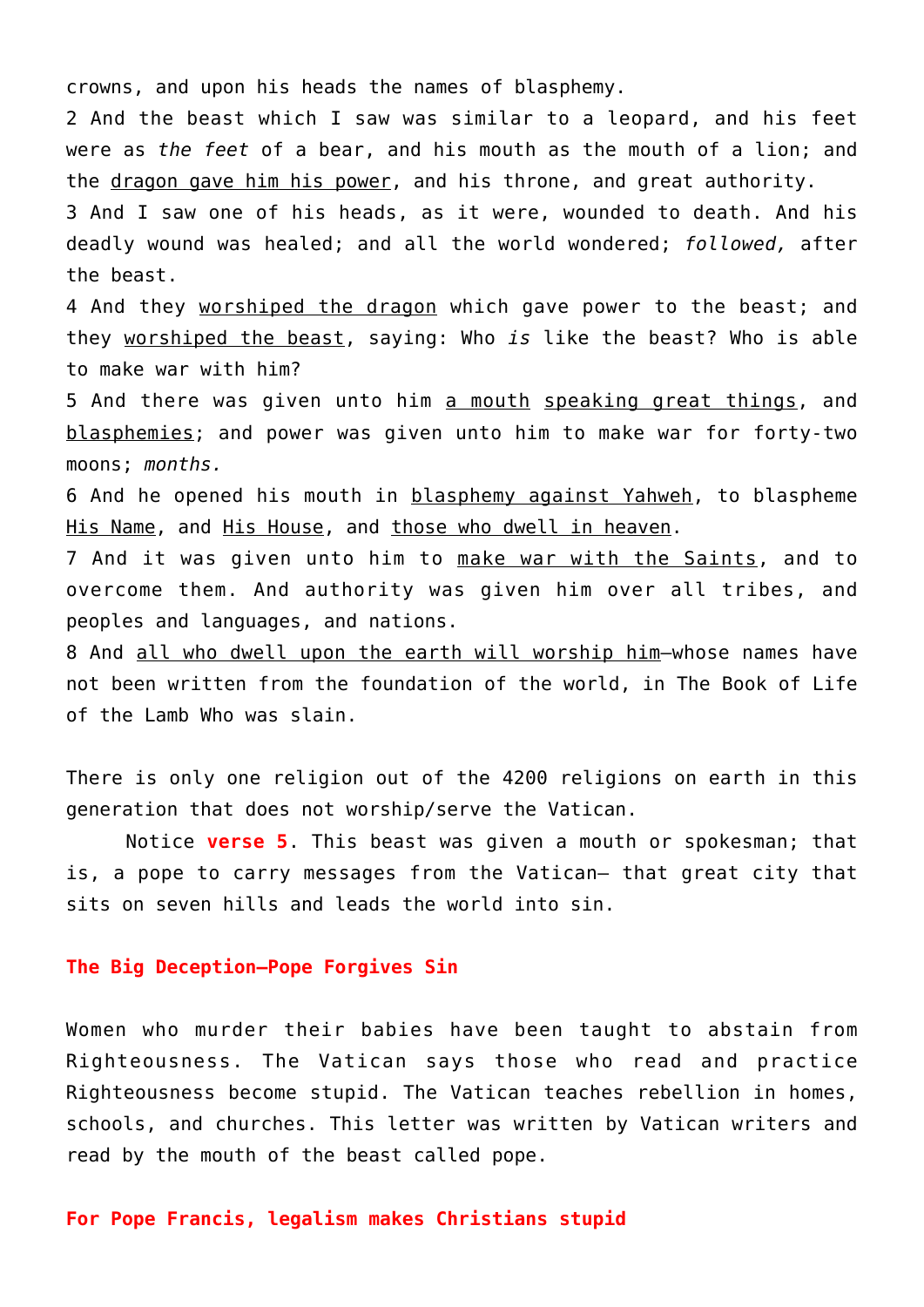Vatican City, Oct 6, 2016 / 02:58 pm (CNA/EWTN News).- The Holy Spirit is the "great gift" of God the Father who helps us avoid the stupidities of a legalistic faith while leading us forward in Christian life, Pope Francis has said.

 "May the Lord give us this grace: to open ourselves to the Holy Spirit, so that we will not become stupid, bewitched men and women who sadden the Holy Spirit," the Pope remarked in his homily at morning Mass at Casa Santa Martha Oct. 6.

 Pope Francis' homily drew on St. Paul's Letter to the Galatians, which included several rebukes and warnings about legalism.

 The Pope noted that one can wrongly seek justification in doctrine and law, and not through Jesus "who makes sense of the Law." There is the temptation to reduce the Holy Spirit and Jesus Christ to the Law.

 Paul rebuked the Galatians because "they ignored the Holy Spirit, and they did not know to go forward," the pontiff explained.

 They were "closed, closed in precepts: 'we have to do this, we have to do that'," he said. "At times, it can happen that we fall into this temptation."

 "(T)his attachment to the Law ignores the Holy Spirit. It does not grant that the redemption of Christ goes forward with the Holy Spirit, it ignores that. There is only the Law," he warned.

 "It is true that there are the Commandments and we have to follow the Commandments – but always through the grace of this great gift that the Father has given us, His Son, and the gift of the Holy Spirit."

The Pope noted the spiritual danger of "those who preach with ideologies" and speak in a mindset that is "absolutely just."

 "They bewitch: it's all clear," he said. "But look, the revelation is not clear, eh? The revelation of God is discovered more and more each day, it is always on a journey."

There is a different clarity to God's revelation, he said.

 "Is it clear? Yes! It is crystal clear! It is Him, but we have to discover it along the way. And those who believe they have the whole truth in their hands are not (just) ignorant."

Paul calls the Galatians "stupid" because they have allowed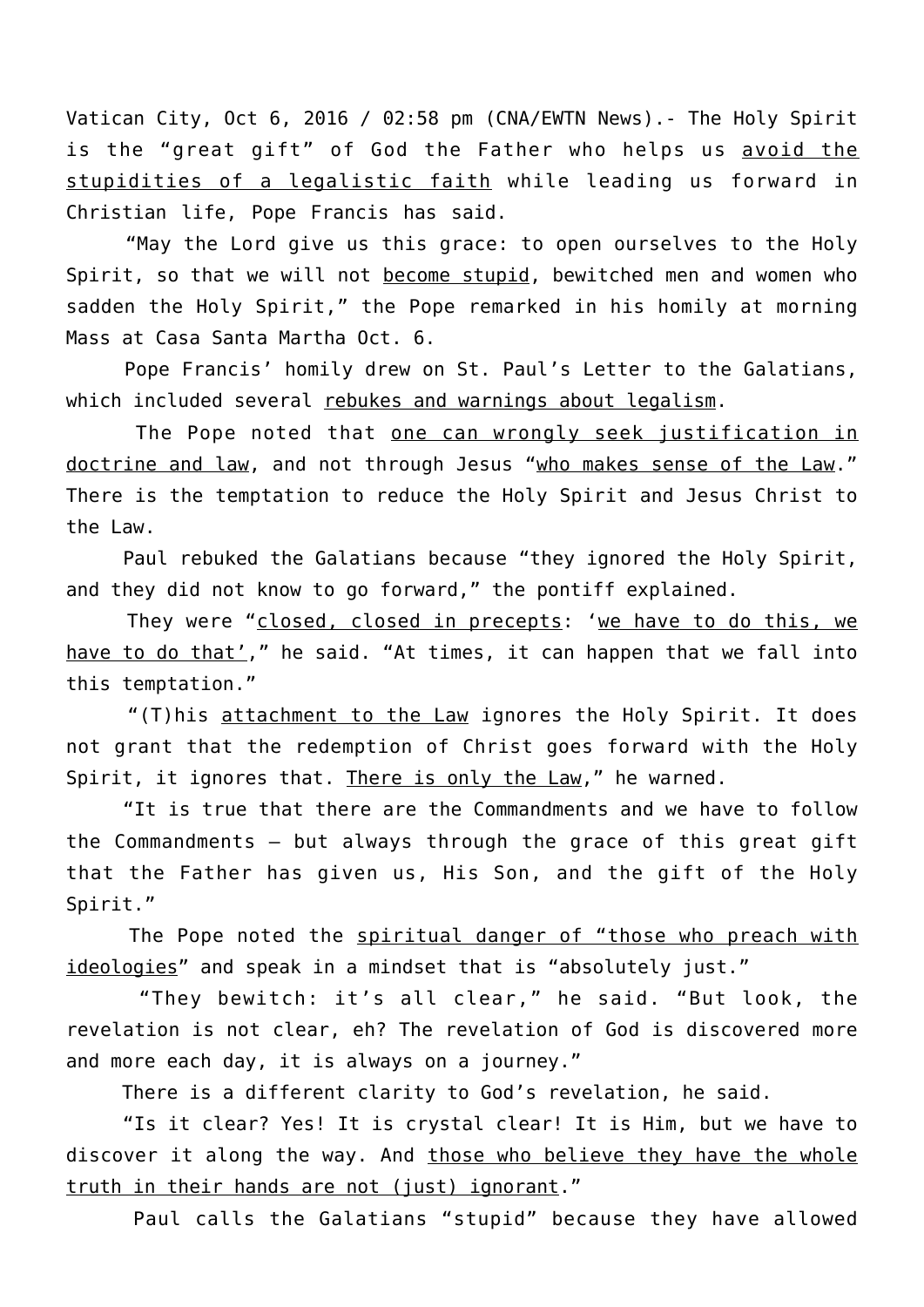themselves to be "bewitched," the Pope explained.

 Another attitude saddens the Holy Spirit when "we do not allow Him to inspire us, to lead us forward in the Christian life." Christians should allow "the liberty of the Spirit," not the "theology of the law," to tell them what to do. The wrong attitude brings Christians to lukewarmness and "Christian mediocrity" because the Holy Spirit "cannot do great works in us."

 Pope Francis stressed the need "to open ourselves to the Holy Spirit, and let the Spirit carry us forward."

 "That's what the Apostles did, (with) the courage of the day of Pentecost. They lost their fear and opened themselves to the Holy Spirit," he said. This is the way to understand and welcome the words of Jesus.

catholicnewsagency.com

The Vatican says to not teach morals; it takes away from a person's rights.

#### **Pope Says Church Is 'Obsessed' With Gays, Abortion and Birth Control**

Pope Francis' surprising comments came in a lengthy interview in which he criticized the church for putting dogma before love, and for prioritizing moral doctrines over serving the poor and marginalized.

By Laurie Goodstein

Six months into his papacy, Pope Francis sent shock waves through the Roman Catholic church on Thursday with the publication of his remarks that the church had grown "obsessed" with abortion, gay marriage and contraception, and that he had chosen not to talk about those issues despite recriminations from critics.

 His surprising comments came in a lengthy interview in which he criticized the church for putting dogma before love, and for prioritizing moral doctrines over serving the poor and marginalized. He articulated his vision of an inclusive church, a "home for all" which is a striking contrast with his predecessor, Pope Benedict XVI, the doctrinal defender who envisioned a smaller, purer church.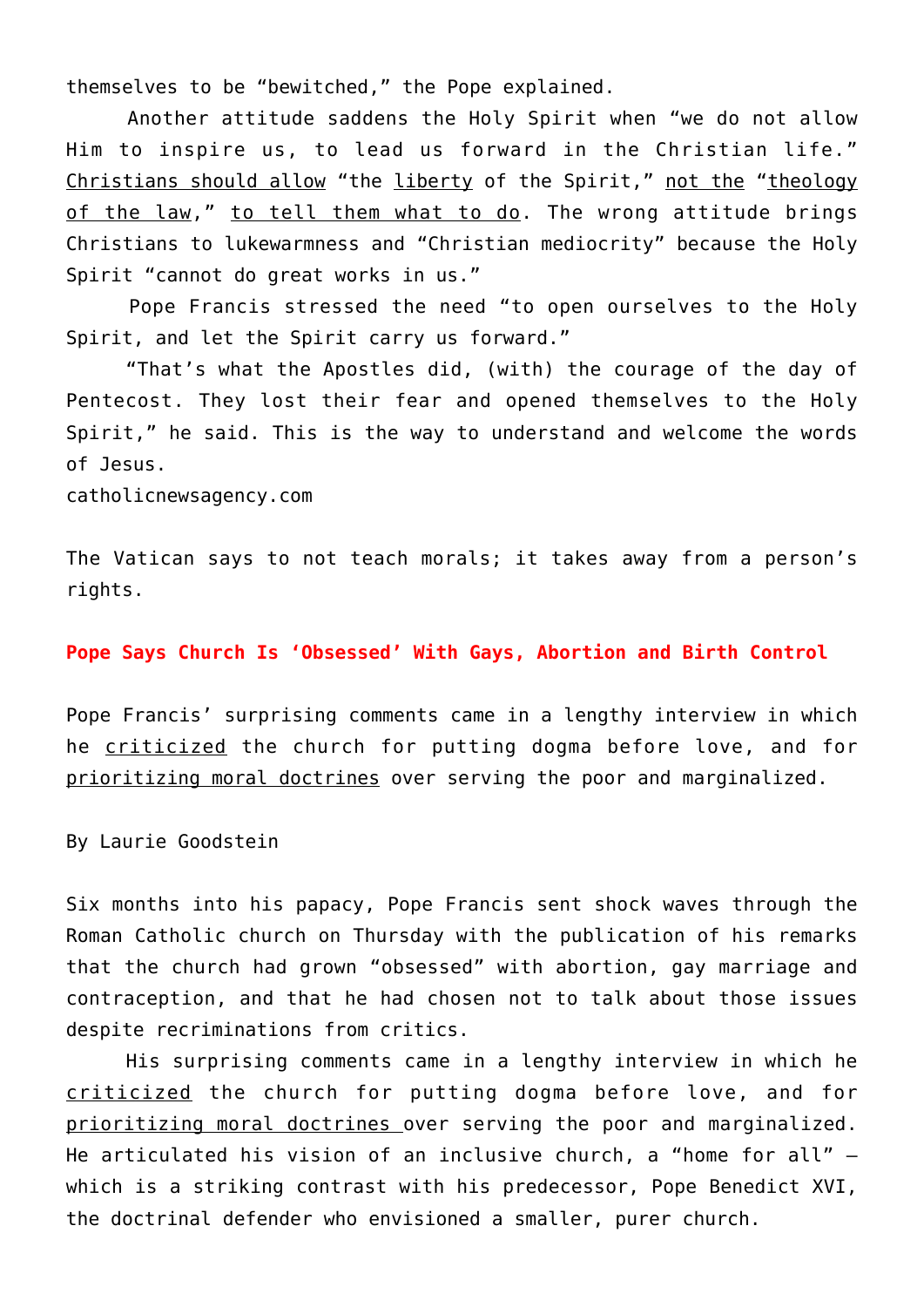Francis told the interviewer, a fellow Jesuit: "It is not necessary to talk about these issues all the time. The dogmatic and moral teachings of the church are not all equivalent. The church's pastoral ministry cannot be obsessed with the transmission of a disjointed multitude of doctrines to be imposed insistently.

 "We have to find a new balance," the pope continued, "otherwise even the moral edifice of the church is likely to fall like a house of cards, losing the freshness and fragrance of the Gospel."

 The interview with Francis was conducted by the Rev. Antonio Spadaro, editor in chief of La Civiltà Cattolica, an Italian Jesuit journal whose content is approved by the Vatican. Francis, the first Jesuit to become a pope, agreed to grant the interview after requests from Father Spadaro and the editors of America, a Jesuit magazine based in New York.

nytimes.com

The Vatican is the leader of the religions of the earth. She is the guilty party because she is the religion leading girls and boys into sodomy, fornication, adultery, homosexuality, even bestiality and abortion. The children are only doing what the Vatican and their mouth told them to do.

 The popes and their priests can say they forgive sin but that means nothing. Any person who desires to repent of sin can do so but repentance is not all you must do to receive Life Eternal. Read in your own bible:

#### **Acts 3:19—**

Repent therefore, and be converted, that your sins may be blotted out; that times of refreshing may come from the Presence of Yahweh.

Yes, repent or perish. **Luke 13:3—** I tell you, No! But unless you repent you will all likewise perish!

But you must convert from the path of sin which the whole Catholic Church is following. Be converted.

## **Acts 3:19—**

Repent therefore, and be converted, that your sins may be blotted out;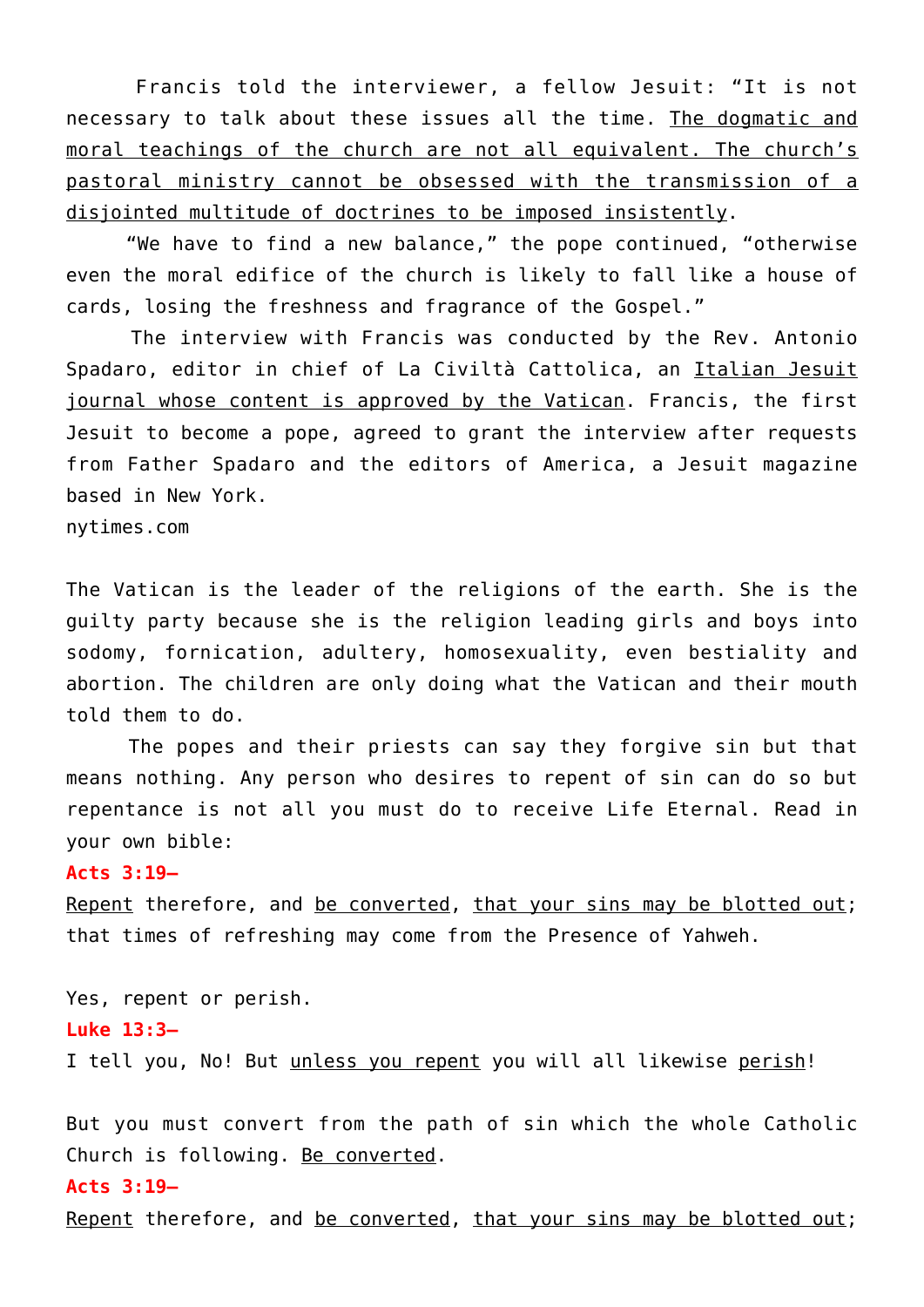that times of refreshing may come from the Presence of Yahweh.

They are completely cut off from Yahweh.

**Isayah 59:1-2—**

1 Behold, Yahweh's Hand is not shortened, that it cannot save; nor His Ear heavy, that it cannot hear.

2 But your *own* iniquities have separated you from your Father; and your *own* sins have *caused Him* to hide *His* face from you, so He will not listen.

**They Belong to Satan!**

Sin is the breaking of Yahweh's Laws of Righteousness.

**I Yahchanan 3:4, 7-8, 10—**

4 Whoever commits sin, transgresses also the Laws; for sin is the transgression of the Laws.

7 Little children, let no man deceive you; he who practices Righteousness is Righteous, just as He is Righteous.

8 He who commits sin is of the devil, for the devil has sinned from the beginning. For this purpose the Son of Yahweh was manifested; that He might destroy the works of the devil.

10 In this the Children of Yahweh and the children of the devil are manifest. Whoever does not practice Righteousness is not of Yahweh, and he does not love his neighbor!

Did you notice the 4199 religions are following the Roman Catholic Church and Vatican City? They all belong to Satan. Yahweh says to come out from among them. Stop sinning. Be converted from practicing sin–transgressing Yahweh's Laws of Righteousness–and then only will your sins be blotted out. Don't let them deceive you by reading only part of Yahweh's Instruction.

 They cut themselves off from Yahweh. They belong to Satan and Satan does not and cannot forgive. She encourages all to be evil like the Gods.

## **Genesis 3:5—**

For He knows that in the day you eat of it, your eyes will be opened, and you will be as Gods (elohim), knowing Righteousness and evil.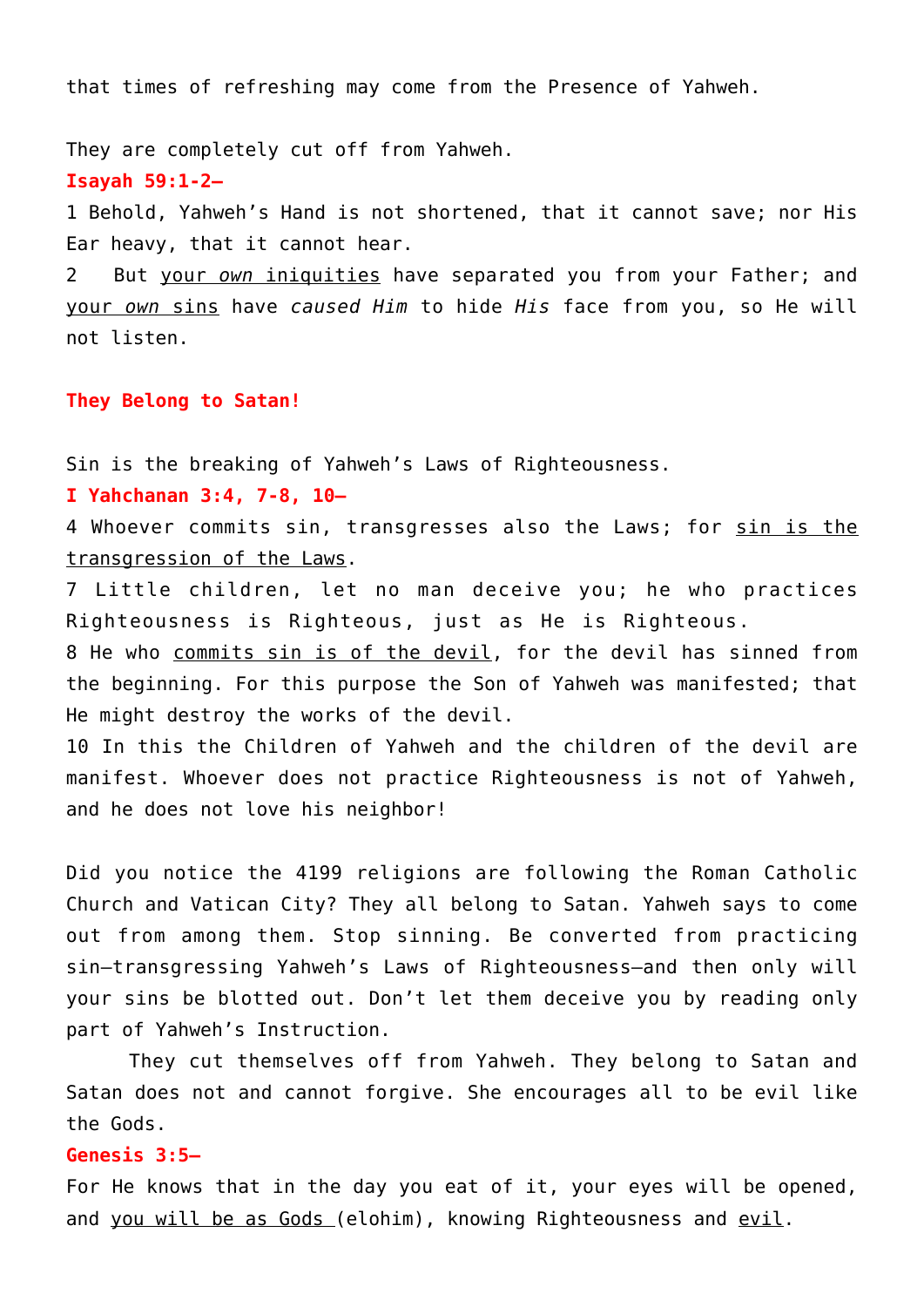Yahweh says to you…Come out from them! Read for yourself and believe. **Revelation 18:1-5—**

1 And after these things I saw another malak come down from heaven, having great authority; and the earth was enlightened with His Glory. 2 And he cried mightily with a strong voice, saying: Babylon the great is fallen, is fallen, and is become the habitation of demons, and the hold of every foul spirit, and a cage of every unclean and hateful bird.

3 For all nations have drunk of the wine of the wrath of her fornication, and the kings of the earth have committed fornication with her, and the merchants of the earth have grown rich through the abundance of her delicacies.

4 And I heard another voice from heaven, saying: Come out of her, My People, so that you do not partake in her sins, and so that you do not receive of her plagues,

5 For her sins have reached unto heaven, and Yahweh has remembered her iniquities!

In **verse 4**, did you notice "her sins"? They all practice sin; the breaking of Yahweh's Laws. They are getting ready to burn the earth with a nuclear burning. Yes, they are confused. They think that Satan is going to save them. They worship and belong to Satan and her Gods. **Genesis 3:1-5—**

1 Now the serpent was more subtle *and* crafty than any beast of the field which Yahweh had made. And she said to the woman; Has Yahweh indeed said: You shall not eat of every tree of the garden?

2 And the woman said to the serpent; We may eat the fruit of the trees of the garden;

3 But of the fruit of the tree which *is* in the midst of the garden, Yahweh has said: You shall not eat it, nor shall you touch it, or you will die.

4 And the serpent said to the woman; You will not surely die.

5 For He knows that in the day you eat of it, your eyes will be opened, and you will be as Gods (elohim), knowing Righteousness and evil.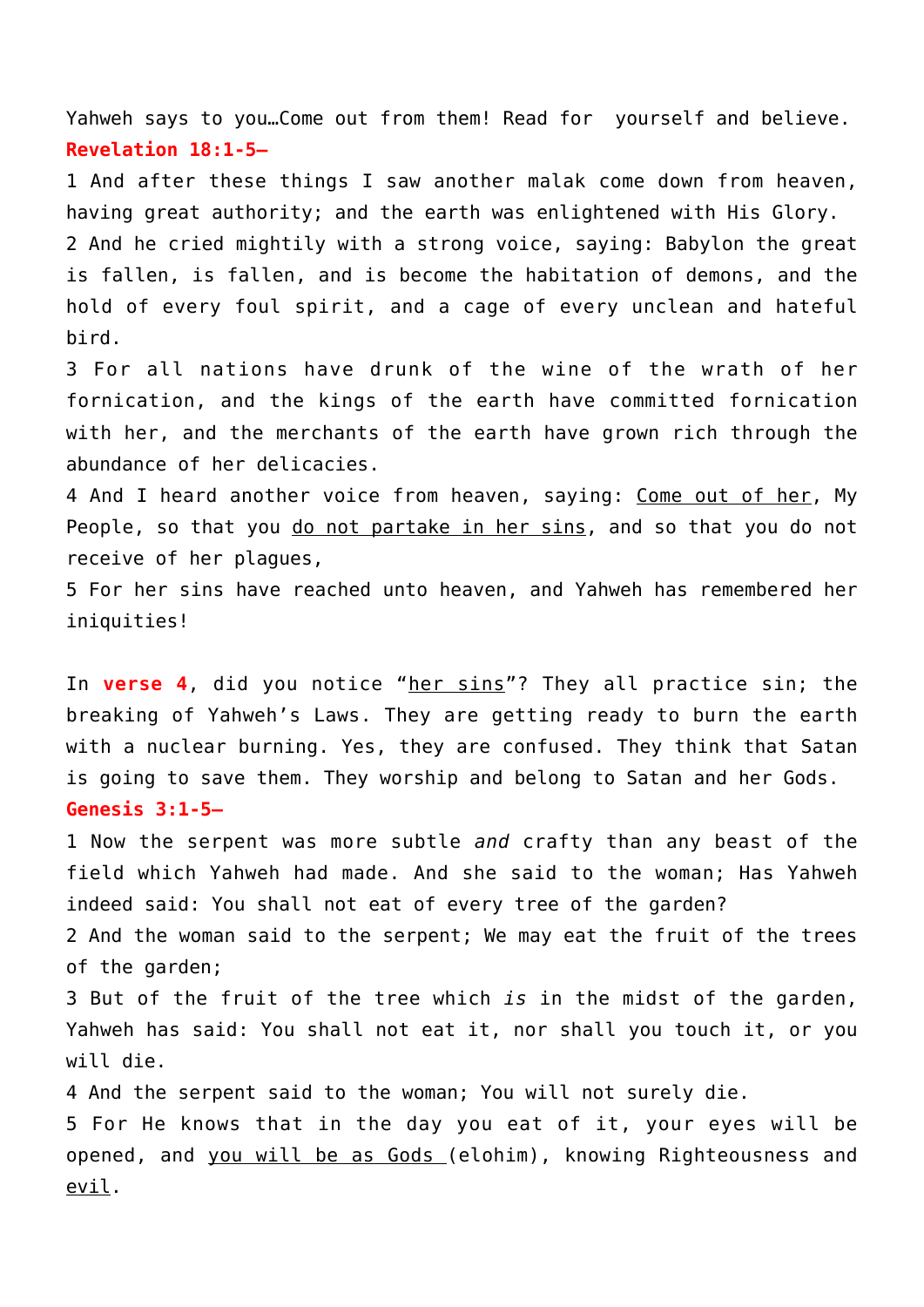Did you notice in **verse 5**, evil like the Gods. **Deuteronomy 30:15-18—**

15 See, I have set before you this day Life by Righteousness, and death by destruction—

16 In that I command you this day to love Yahweh your Father, by walking in *all* His ways, by keeping His Laws, His Statutes, and His Judgments, so that you may live and multiply, and so Yahweh your Father may bless you in the land which you go in to possess.

17 But if your heart turns away, and you are not obedient, and you are drawn away to submit to Gods (elohim), to worship them by serving them—

18 I declare to you this day that you will surely perish; you will not prolong your days in the land which you cross over the Yardan to possess.

In **verse 18**, did you notice that those who are evil like the Gods will perish? This group of Coptic Catholics called themselves Pharisees, Sadducees, Essenes, and Herodians so they could carry their deception to Israyl. Today they call themselves Roman Catholic and sit on the seven hills of Rome. They openly turned against Yahweh in Samuyl's time.

## **I Samuyl 7:1-4—**

1 Then the men of Kiryath Yearim came and took the Ark of Yahweh, and brought it into the house of Abinadab on the hill, and consecrated Eleazar his son to keep the Ark of Yahweh.

2 So the Ark remained in Kiryath Yearim a long time; it was there twenty years, and all the house of Israyl mourned after Yahweh.

3 Then Samuyl spoke to all the house of Israyl, saying; If you are returning to Yahweh with all your hearts, then rid yourselves of the gods (elohim) and Ashtaroth; *goddesses,* among you. Commit yourselves to Yahweh, preparing your hearts and worship and serve Him only. Then He will deliver you out of the hands of the Philistines.

4 So the children of Israyl put away the Baals; *Lords and Gods (Elohim),* and the Ashtaroth; *the goddesses, Astarte and Easter,* and worshipped and served Yahweh only.

A few years later…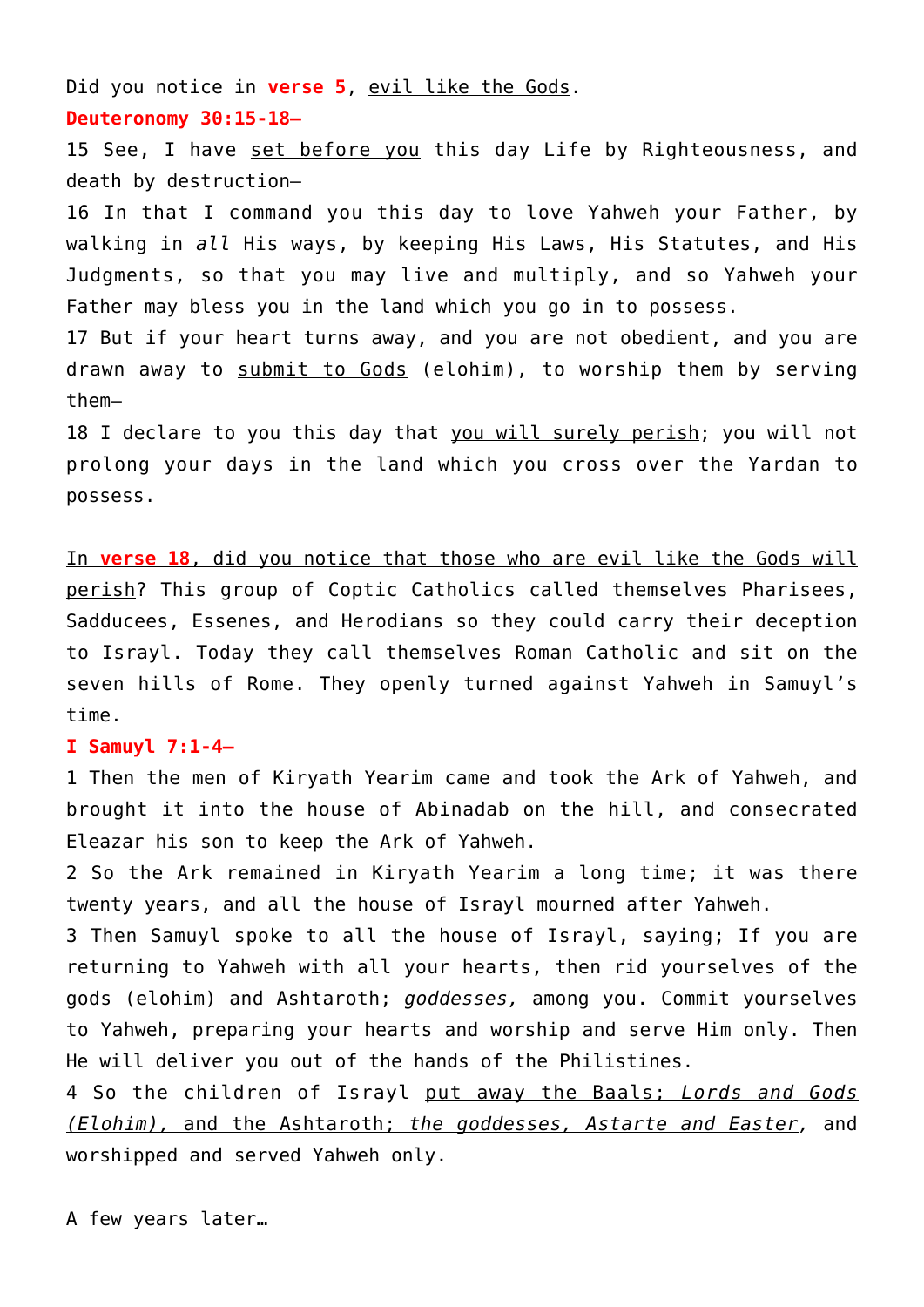#### **I Samuyl 8:4-8—**

4 Then all the elders of Israyl gathered together and approached Samuyl when he was at Ramah,

5 Saying to him; You are old, and your sons do not walk in your ways. Appoint us a king to judge us; just like all the *other* nations.

6 But these things displeased Samuyl, *especially* when they said; Give us a king to judge us. Then Samuyl prayed to Yahweh.

7 Yahweh answered Samuyl, and said: Listen to all the words the people speak to you, for they have not rejected you; they have rejected Me, that I should not reign over them.

8 Just as they have done to Me from the day I brought them out of

Egypt, to this very day, they are now doing to you-they are forsaking Me in order to serve God(s); *elohim!*

**Verses 7-8** show they were still the same Coptic Catholic, Godworshipping religion they were in Egypt. Compare: **Acts 7:42-43—**

42 Then Yahweh turned, and gave them up to worship the host of heaven, *just* as it is written in The Book of Yahweh: Was it to Me you brought sacrifices and offerings in the wilderness forty years, O house of Israyl?

43 No! *But* you have lifted up the *idolatrous* temple of Molech; *your God (el),* and Chiun your star-God (el); *Saturn,* the star of your God (el) which you made for yourselves. And I will carry you away beyond Babylon.

The only one who can forgive sin is Yahshua. This Authority was shown in **Yahchanan 5:22** and cannot be changed. This is made very clear in: **Yahchanan 5:22—**

For the Father does not judge any man, but has committed all Judgment to the Son.

Read and believe:

#### **Acts 4:12—**

Neither is there Salvation in any other, for there is no other Name under heaven given among men by which we must be saved.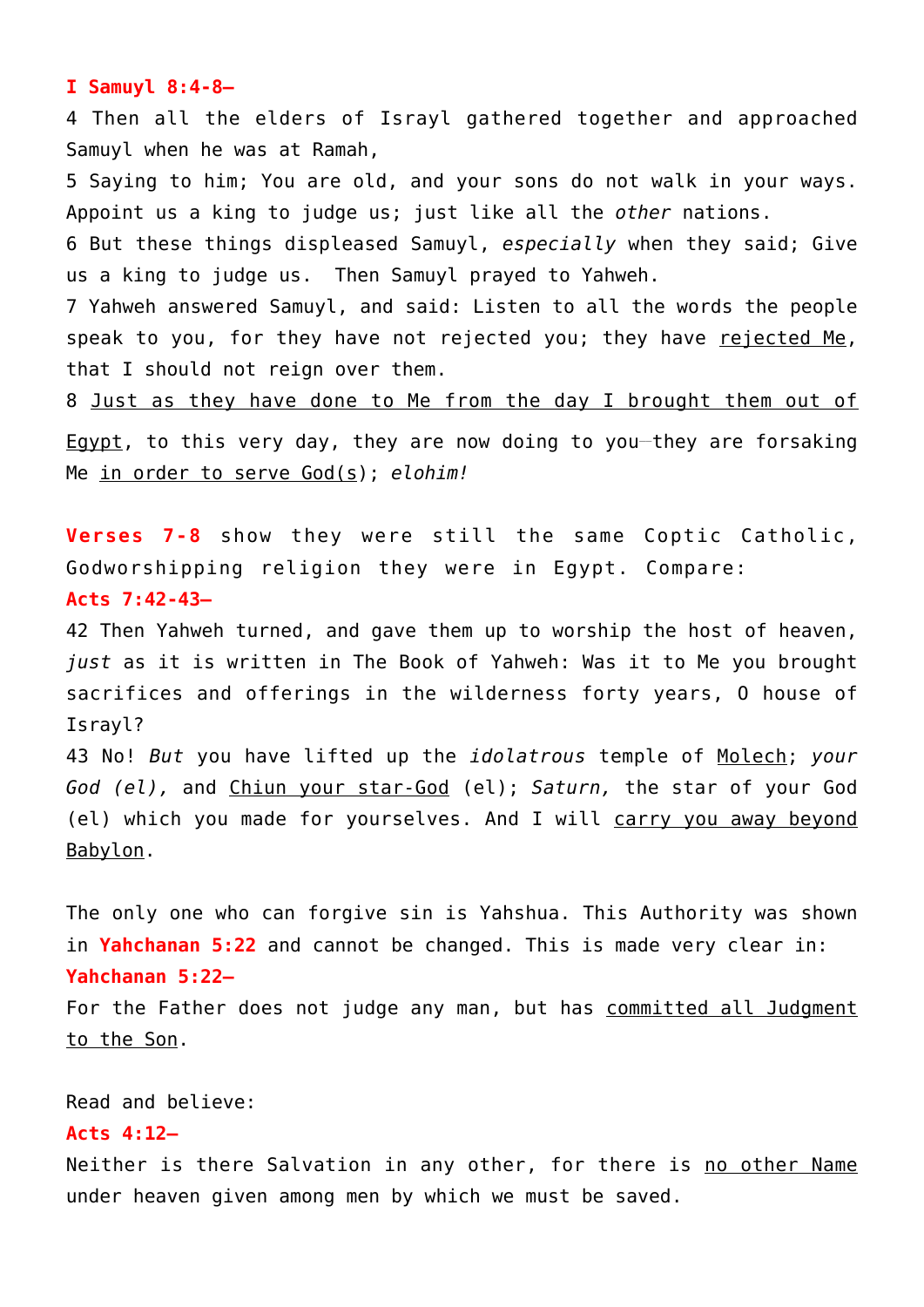The only way for anyone, whether it be the pope or those of higher rank in the Vatican, to get back in contact with Yahweh is through Yahshua Messiah by doing the following:

#### **Acts 3:19—**

Repent therefore, and be converted, that your sins may be blotted out; that times of refreshing may come from the Presence of Yahweh.

But you took the Name Yahshua out of your bible. So, you must repent, replace and then call with the Name Yahweh, through Yahshua from The House of Yahweh.

#### **Mattithyah 6:33—**

But seek you first the Kingdom of Yahweh and His Righteousness, and all these things will be added to you.

#### **Deuteronomy 12:5—**

But you are to seek the Habitation of your Father; *The House of Yahweh—*the place which Yahweh your Father shall choose out of all your tribes to establish His Name—and there you must go.

#### **Micahyah 4:1-3—**

1 But in the Last Days it will come to pass *that* the mountain; *promotion,* of The House of Yahweh will be established in the chief of the nations. It will be raised above all congregations; and all peoples will *eventually* flow to it.

2 And many people will go and say; Come, and let us go up to the mountain; *uplifting,* of Yahweh, and to the House of the Father of Yaaqob, and He will teach us of His Ways, and we will walk in His Paths. Because the Laws will depart from Zion, and the Word of Yahweh from Yerusalem.

3 And He will judge between many people, and rebuke strong nations afar off; and they will beat their swords into plowshares, and their spears into pruninghooks. Nation will not lift up sword against nation, nor will they learn war anymore.

Notice, your sins are not forgiven unless you repent first and then convert to practicing Yahweh's Laws of Righteousness.

## **Mattithyah 6:33—**

But seek you first the Kingdom of Yahweh and His Righteousness, and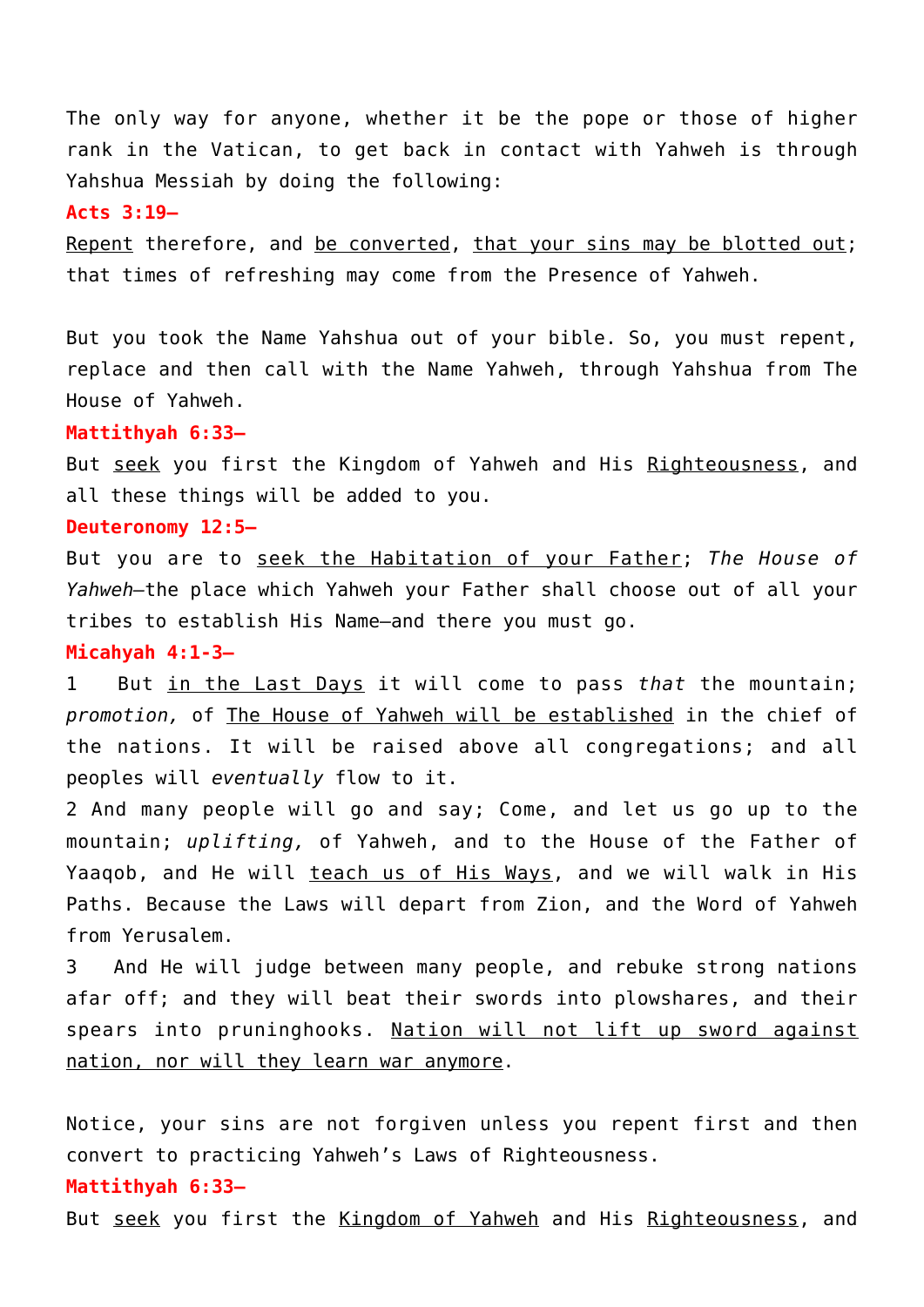all these things will be added to you.

The Kingdom of Yahweh is not the divining serpent; it's The House of Yahweh. You must remember that. You will not find Yahweh in, nor be heard by Yahweh from the divining serpent.

#### **Revelation 22:1-16—**

1 And he showed me a pure river of water of life, clear as crystal, proceeding from the Throne of Yahweh and of the Lamb.

2 In the middle of its street, and on either side of the river, *was* the Tree of Life, which bears twelve fruits, *and* yields her fruit every moon; *month;* and the leaves of the tree *were* for the healing of the nations.

3 And there will be no more curse; but the Throne of Yahweh and of the Lamb will be in it; and His servants will serve Him;

4 And they will see His face, and His Name *will be* in their foreheads. 5 And there will be no night there. And they need no lamp, nor light of the sun, for Father Yahweh gives them light. And they will reign forever and ever.

6 And he said to me: These sayings are faithful and true. And Yahweh, the Father of the Holy Prophets, sent His malak to show to His servants the things which must shortly be done.

7 Behold, I come quickly! Blessed *is* he who keeps the sayings of the Prophecy of this Book.

8 And I, Yahchanan, saw these things, and heard *them.* And when I had heard and seen, I fell down to worship before the feet of the malak who showed me these things.

9 But he said to me: See *that you do* not *do that!* For I am your fellow Servant, and of your brothers the Prophets, and of those who keep the sayings of this Book! Worship Yahweh!

10 And he said to me: Do not seal the sayings of the Prophecy of this Book, for the time is at hand.

11 He who is unjust, let him be unjust still; and he who is filthy, let him be filthy still; and he who is Righteous, let him be Righteous still; and he who is Holy, let him be Holy still.

12 And behold, I come quickly, and My Reward *is* with Me, to give every man according as his work will be.

13 I am the First and the Last, the Beginning and the End.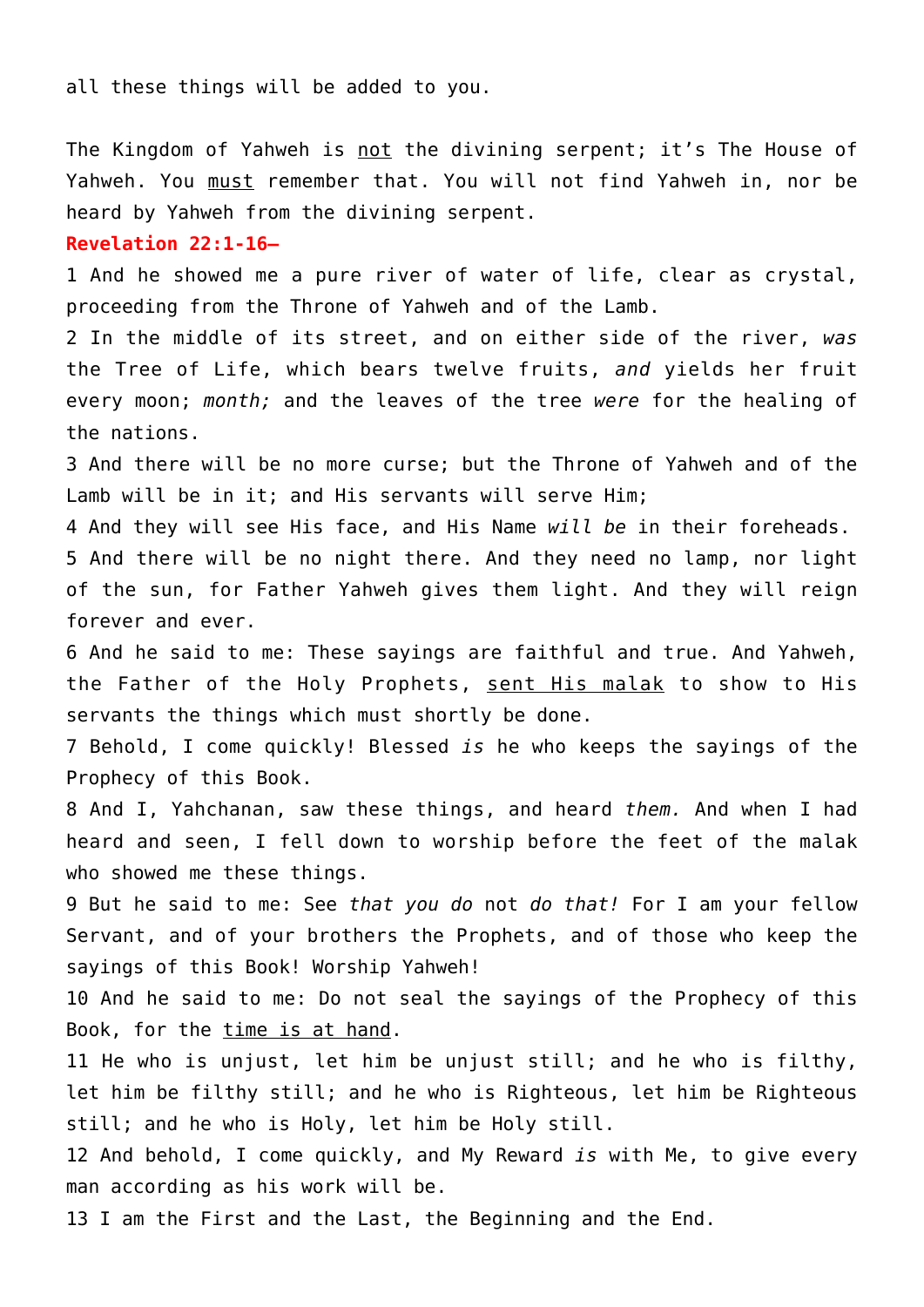14 Blessed *are* those who keep His Laws, that they may have right to the Tree of Life, and may enter in through the gates into the City. 15 For outside *are* dogs, and sorcerers, and whoremongers, and murderers, and worshipers of Gods (elohim) and everyone *who professes* to love, yet practices breaking the Laws.

16 I. Yahshua, have sent My Messenger to testify to you these things in the congregations of The House of Yahweh. I am the Root and the Offspring of David, *and* the Bright and Morning Star.

The only place you can accomplish that is at the Kingdom of Yahweh (**Mattithyah 6:33**), the Habitation of Yahweh.

## **Deuteronomy 12:5—**

But you are to seek the Habitation of your Father; *The House of Yahweh—*the place which Yahweh your Father shall choose out of all your tribes to establish His Name—and there you must go.

## **The House of Yahweh**

#### **Psalm 23:1-6—**

1 Yahweh is our Shepherd; we shall not want.

2 He makes us to lie down in green pastures. He leads us beside the still waters.

3 Yahweh restores our life; He leads us in the paths of Righteousness for His Name's sake.

4 Yes, though we will walk through the valley of the shadow of death, we will fear no evil; for You are with us. Your rod and Your staff, they comfort us.

5 You prepare a table before us in the presence of our enemies. You anoint our heads with oil. Our cups overflow.

6 Surely Righteousness and Mercy will follow us all the days of our lives; and we will dwell in The House of Yahweh forever!

The Catholics–Pharisees, Sadducees, Essenes, and Herodians–removed every stone of The House of Yahweh, destroyed Yerusalem, murdered millions of Sabbath-keepers who used the Name Yahweh, and took all of the artifacts to Rome in 70 A.Y. (after Yahshua).

Yahweh said, read this first: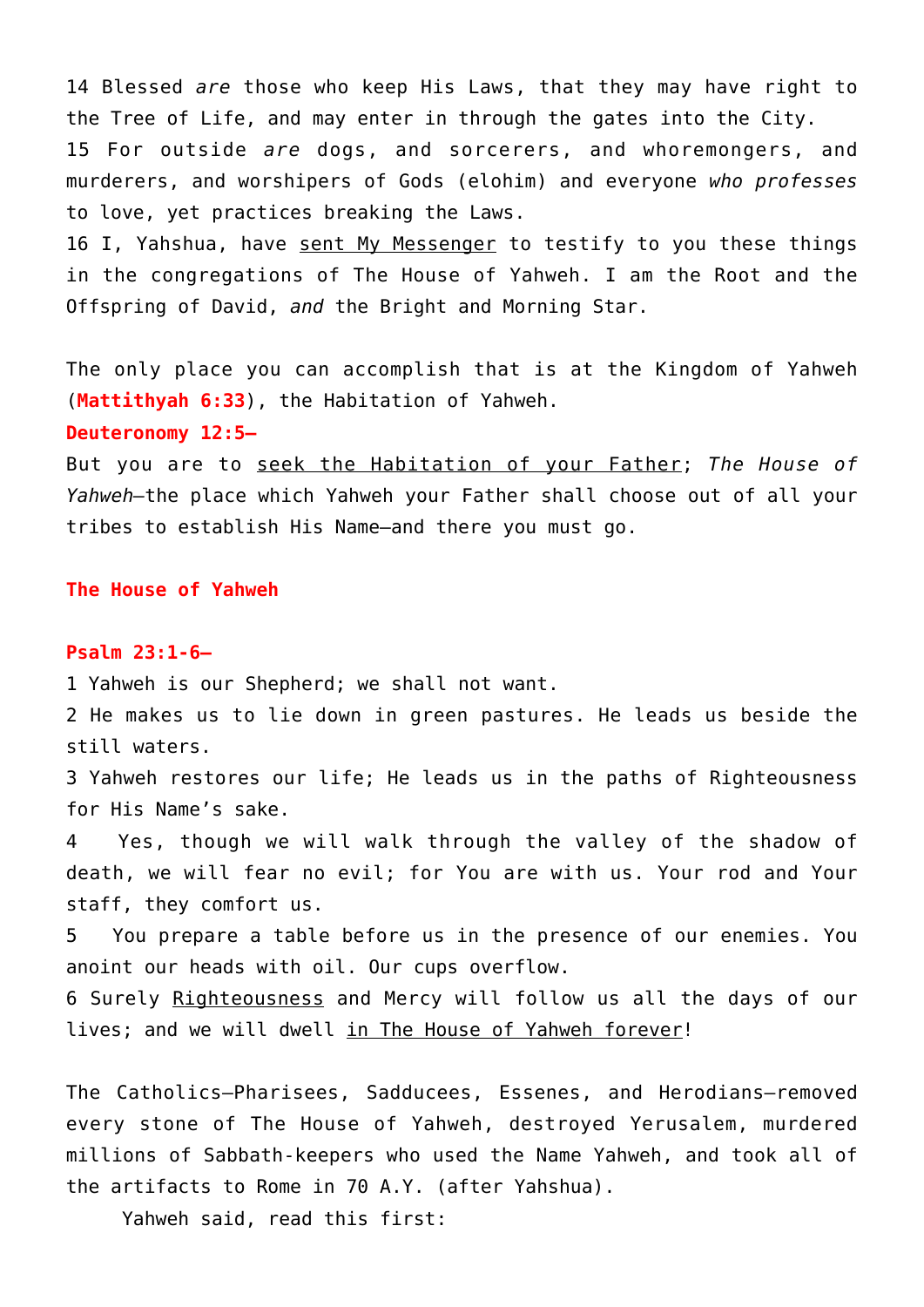## **Acts 7:42-43—**

42 Then Yahweh turned, and gave them up to worship the host of heaven, *just* as it is written in The Book of Yahweh: Was it to Me you brought sacrifices and offerings in the wilderness forty years, O house of Israyl?

43 No! *But* you have lifted up the *idolatrous* temple of Molech; *your God (el),* and Chiun your star-God (el); *Saturn,* the star of your God (el) which you made for yourselves. And I will carry you away beyond Babylon.

Now, oh house of Israyl, you heads of Yaaqob that reside as Catholic Godworshippers on the seven hills of Rome, read what your fathers did with its Roman army in 70 A.Y.

## **The Fall of Jerusalem In 70 A.D. (AY)**

"And [Yahshua] went out, and departed from the Temple: and His disciples came to Him for to shew Him the buildings of the Temple. And [Yahshua] said unto them, "See ye not all these things? Verily I say unto you, there shall not be left here one stone upon another, that shall not be thrown down." (Matthew 24:1-2 )

 About 40 years later, (32AD [AY]-70AD [AY]) and exactly as prophesied by [Yahshua Messiah], the magnificent "…Temple" was completely (removed), leaving not one stone upon another. It was an event that marked the beginning of the long and arduous Jewish Diaspora. Yet, it was definitely an event foreseen in Bible prophecy. [Yahshua] not only prophesied about the destruction of Jerusalem … but added the following statement: (Luke 21:24; and Jerusalem shall be trodden down of the Gentiles, until the times of the Gentiles be fulfilled.)

 In 70 A.D. (AY), after a 143-day siege which **BEGAN AT PASSOVER**, a Roman military force consisting of about 30,000 troops under the command of Titus battered the walls and entered the city. They destroyed everything… (and took down every stone of The House of Yahweh) …exactly as spoken by [Yahshua Messiah] 40 years earlier. The population and the **GREAT NUMBER OF PASSOVER VISITORS** who had been trapped there were brutally slaughtered, with an estimated 600,000 to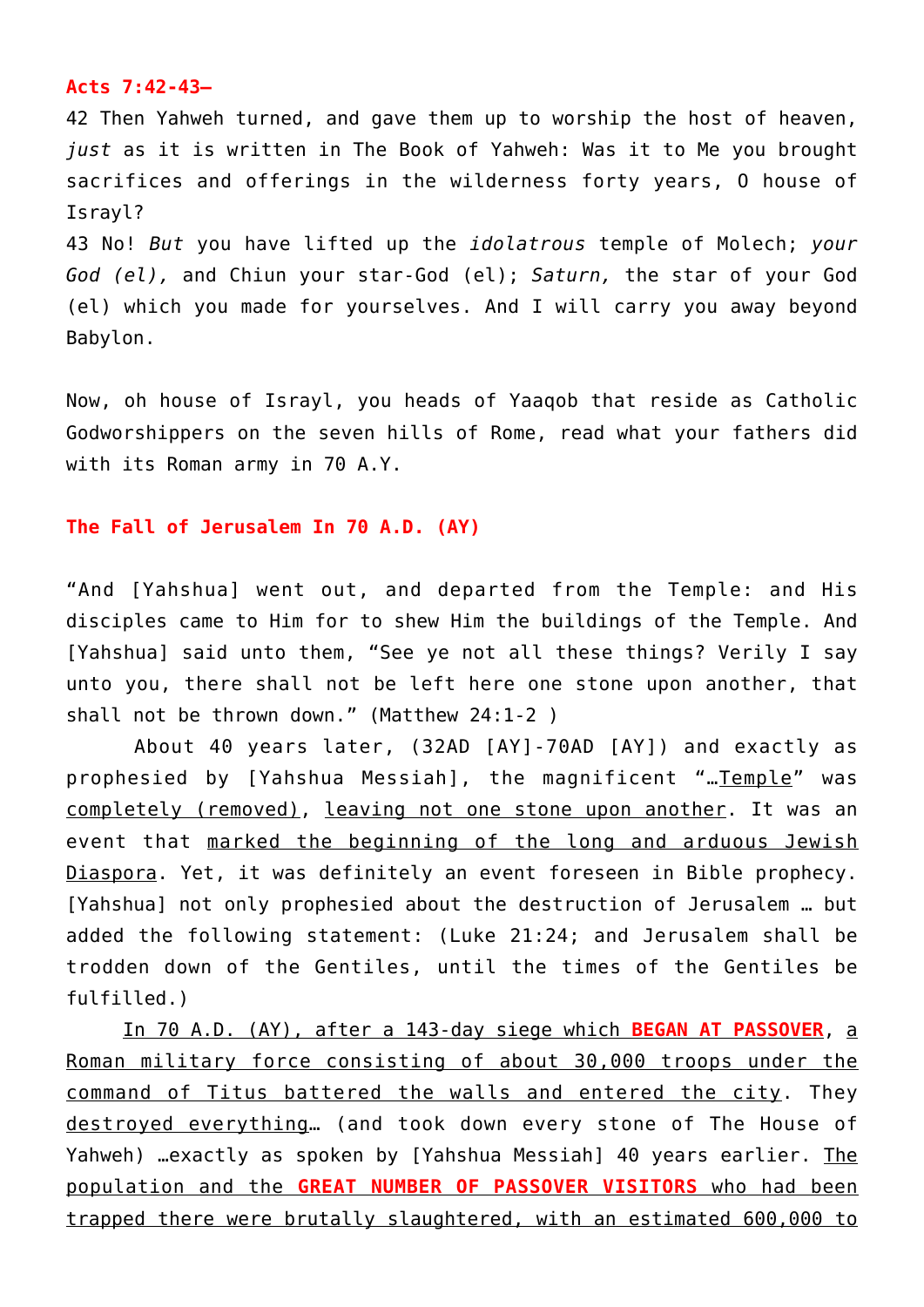1,000,000 people killed. Roman General Titus took the precious booty and treasury of the Jerusalem Temple back to Rome, where many suspect it remains to this day. (arch of Titus)

 By 70 A.D. (AY), Jerusalem and Judea were left desolate, most of the people either killed or being held in captivity, or had become refugees fleeing to remote lands (even the lands now called America). All that remained in Israel was the defiant little garrison atop the mount at Masada, a fortress complex south of the Dead Sea, which was built by Herod the Great. Thus when the (House of Yahweh) was (removed–taken down as Yahshua said) in A.D. (AY) 70 the period of the second exile began.

focusonjerusalem.com

It is not thought that the whole building called The House of Yahweh was taken to Rome.

## **What is the Arch of Titus?**

The Victory Arch of Titus commemorates Titus' victorious conquest of Judaea, leading the sacking of Jerusalem and ending the Jewish wars. The arch was constructed after Titus's death in 81 C.E. (AY) after his becoming a god.

## **Where is the Arch of Titus?**

The Arch of Titus is located on the highest point of the Via Sacra, a road leading to the Roman Forum. This is a single arch, 15.4m high, 13.5m wide, and 4.75m deep. The marble reliefs stand nearly 2.5m in height. On the Arch of Titus is a relief depicting the Romans' triumphal procession, returning with spoils from the (House of Yahweh) in Jerusalem. Especially prominent is the sacred Menorah, but we can also see the Table of the Shewbread, and the silver trumpets which called Jews to Rosh Hashanah. about.com

That Prophecy came to pass in detail.

#### **In the Last Days**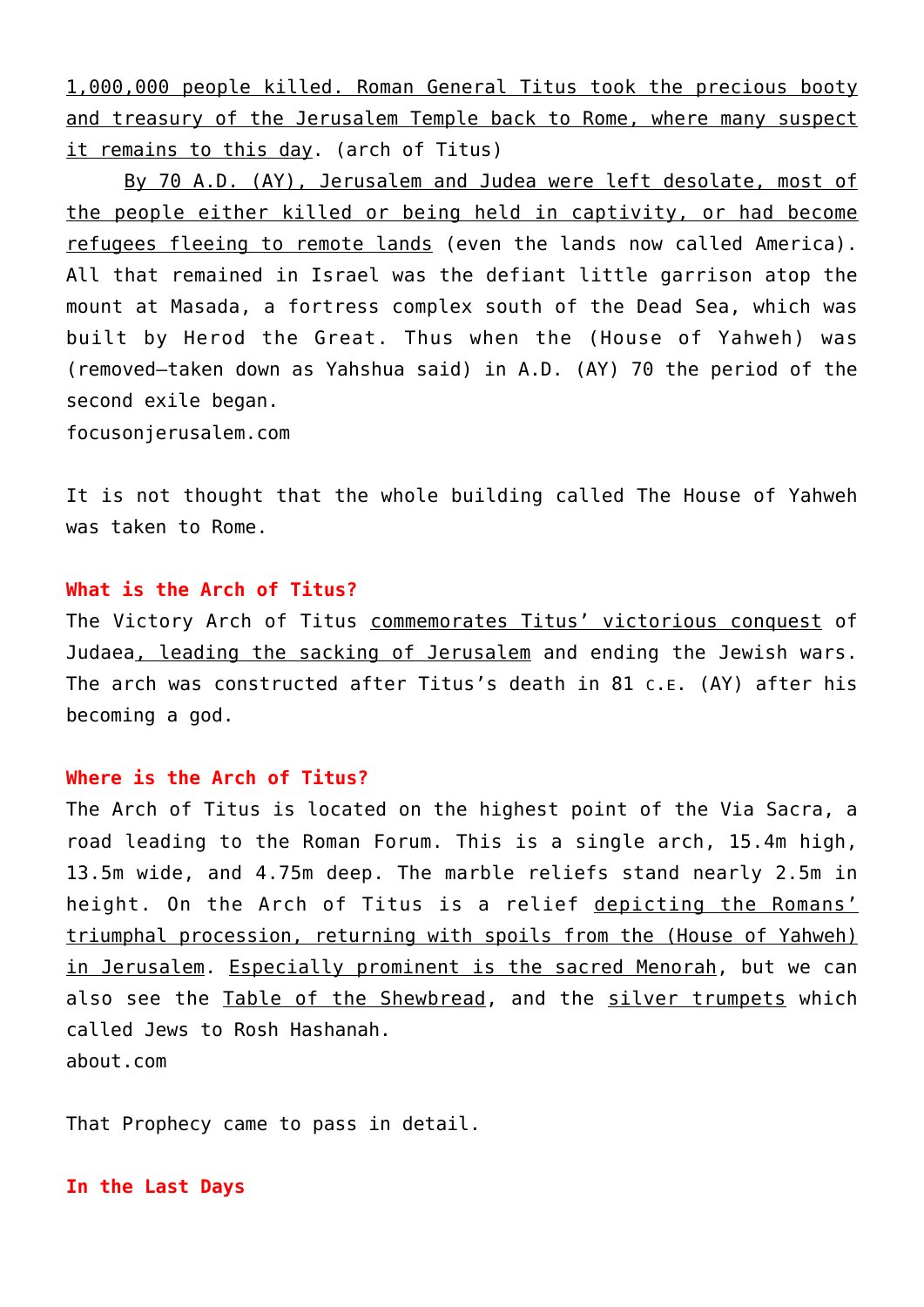#### Notice:

## **Mattithyah 24:14—**

And this Joyous Message of the Kingdom of Yahweh shall be preached in all the world *from* The House of Yahweh *at* Abel by the Witness Yisrayl; for Yahweh will be with him. *He will preach this Message* to all nations; and then The End will come.

## **Mattithyah 16:18—**

And I also say to you who are Kepha: That upon this Rock, YAHWEH UNITY; I will build this house; *family: The House of Yahweh,* and the gates of sheol (hell) will not prevail against it.

Revelation 22:16—

I, Yahshua, have sent My Messenger to testify to you these things in the congregations of The House of Yahweh. I am the Root and the Offspring of David, *and* the Bright and Morning Star.

In the last generation…

#### **Mattithyah 24:33-34, 29, 14—**

33 In the same way, when you see all these things, know that *His coming and The End of the Ages* are near, at the very door.

34 Truly I say to you: That generation will not pass *away,* until all these things are fulfilled.

29 Immediately, *but* after the *Great* Tribulation of those days will the sun be darkened, and the moon will not give her light, and the stars will fall from heaven, and the powers of the heavens will be shaken.

14 And this Joyous Message of the Kingdom of Yahweh shall be preached in all the world *from* The House of Yahweh *at* Abel by the Witness Yisrayl; for Yahweh will be with him. *He will preach this Message* to all nations; and then The End will come.

In these same Last Days–that generation…

## **Mattithyah 24:33-34, 3—**

33 In the same way, when you see all these things, know that *His coming and The End of the Ages* are near, at the very door.

34 Truly I say to you: That generation will not pass *away,* until all these things are fulfilled.

3 Now as He sat on the Mount of Olives, the Disciples came to Him privately, saying; Tell us, when will these things be? What *will be*